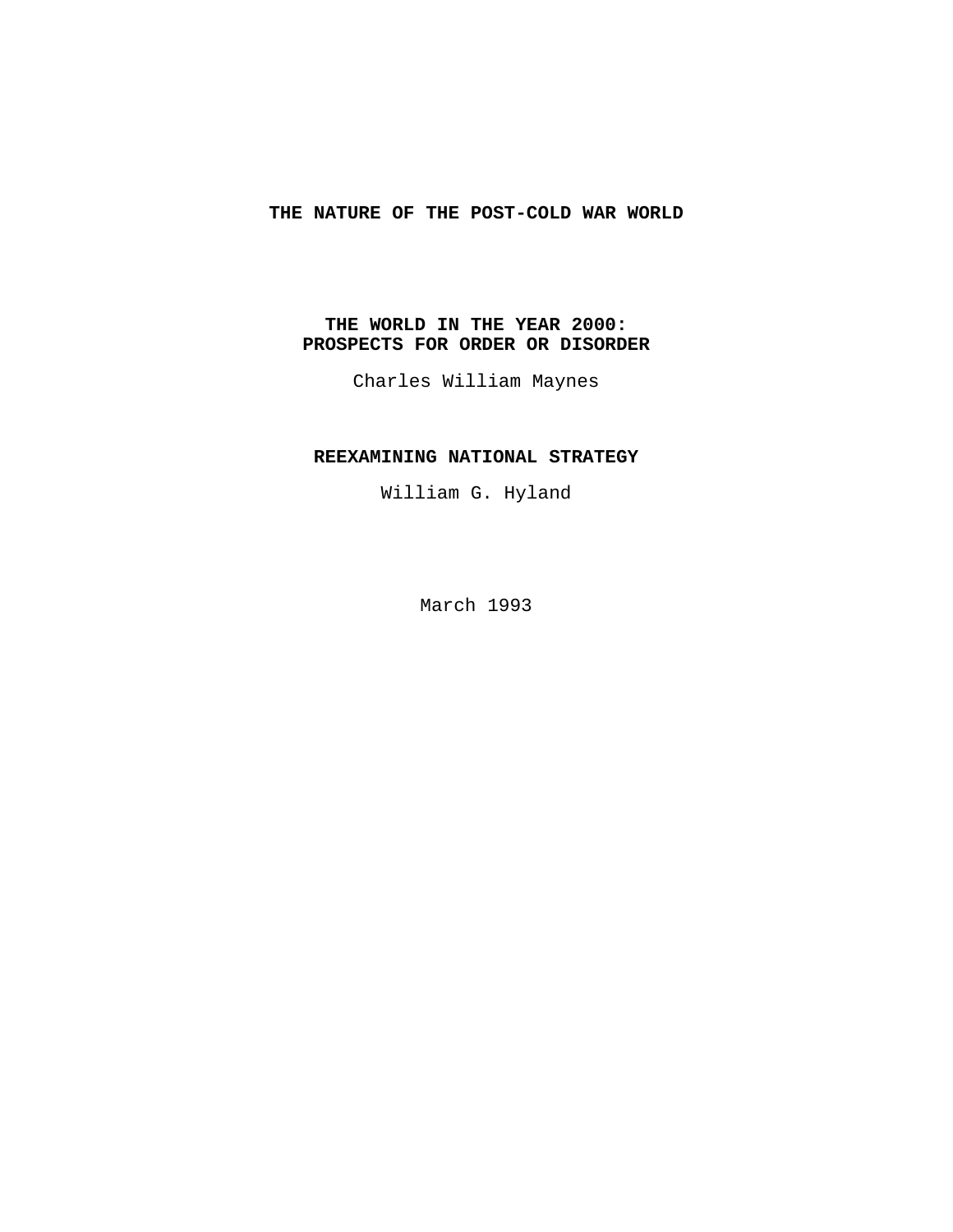#### \*\*\*\*\*\*\*

The views expressed in this report are those of the authors and do not reflect the official policy or position or the Department of the Army, the Department of Defense, or the U.S. Government. This report is approved for public release; distribution is unlimited.

#### \*\*\*\*\*\*\*

Comments pertaining to this report are invited and should be forwarded to: Director, Strategic Studies Institute, U.S. Army War College, Carlisle, PA 17013-5050. Comments also may be conveyed directly by calling the Conference Organizer, Dr. Gary L. Guertner, commercial (717) 245-3234 or DSN 242-3234.

\*\*\*\*\*\*\*

These papers were originally presented at the U.S. Army War College Fourth Annual Strategy Conference held February 24-25, 1993, with the assistance of the Office of Net Assessment. The Strategic Studies Institute is pleased to publish them as part of its Conference Series.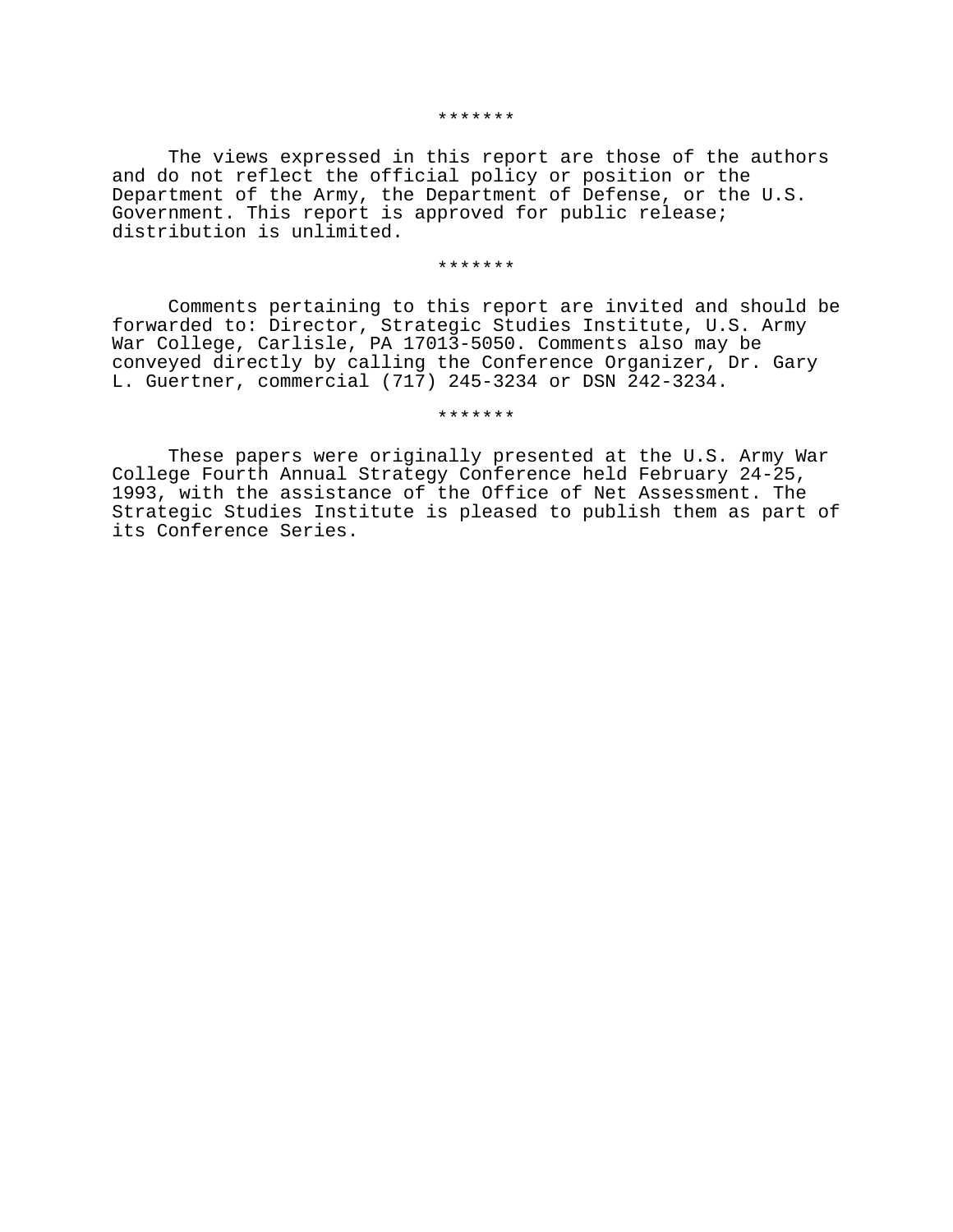#### **FOREWORD**

The editors of the nation's two leading journals on foreign policy were asked to examine the nature of the post-cold war world and America's transitional role. These essays represent the views of Charles William Maynes, editor of Foreign Policy, and William G. Hyland, former editor of Foreign Affairs.

Charles Maynes reviews the major transitions that marked 45 years of Soviet-American strategic confrontation. Predictably, the U.S. global role and defense resources are declining as old threats decrease and domestic problems move higher up on the policy agenda. Less predictably, the relative defense spending of small powers is likely to increase, adding to the potential for regional instability. These trends and the proliferation of weapons technology, including weapons of mass destruction, will drive the major powers toward their third attempt in this century to deal with global instability through collective security. Power will become more evenly distributed as America's military dominance recedes and others' economic power increases. Such trends, Mr. Maynes believes, should not be disturbing so long as prudent retrenchment does not become a foolish retreat from an American global role.

William Hyland believes that no president since Calvin Coolidge has inherited an easier foreign policy agenda. Presidents from Truman through Bush did the cold war "heavy lifting," and the Clinton transitional era should mark the ascendancy of domestic over foreign policy issues.

Economic power is essential to America's future and the country faces the difficult task of economic recovery while avoiding the political expedience of protectionism or other forms of belligerence toward our trading partners. This would accelerate international fragmentation, undermining the political trends toward a collective security regime that is vital to the new world order and is the best alternative to the extremes of U.S. isolationism or global policeman.

Mr. Hyland advises against grand strategic visions. Instead, selectivity based on national interests should be a guiding principle while we put our economic house in order.

The Strategic Studies Institute is pleased to publish these essays as a contribution to the debate on U.S. national security strategy.

> JOHN W. MOUNTCASTLE Colonel, U.S. Army Director, Strategic Studies Institute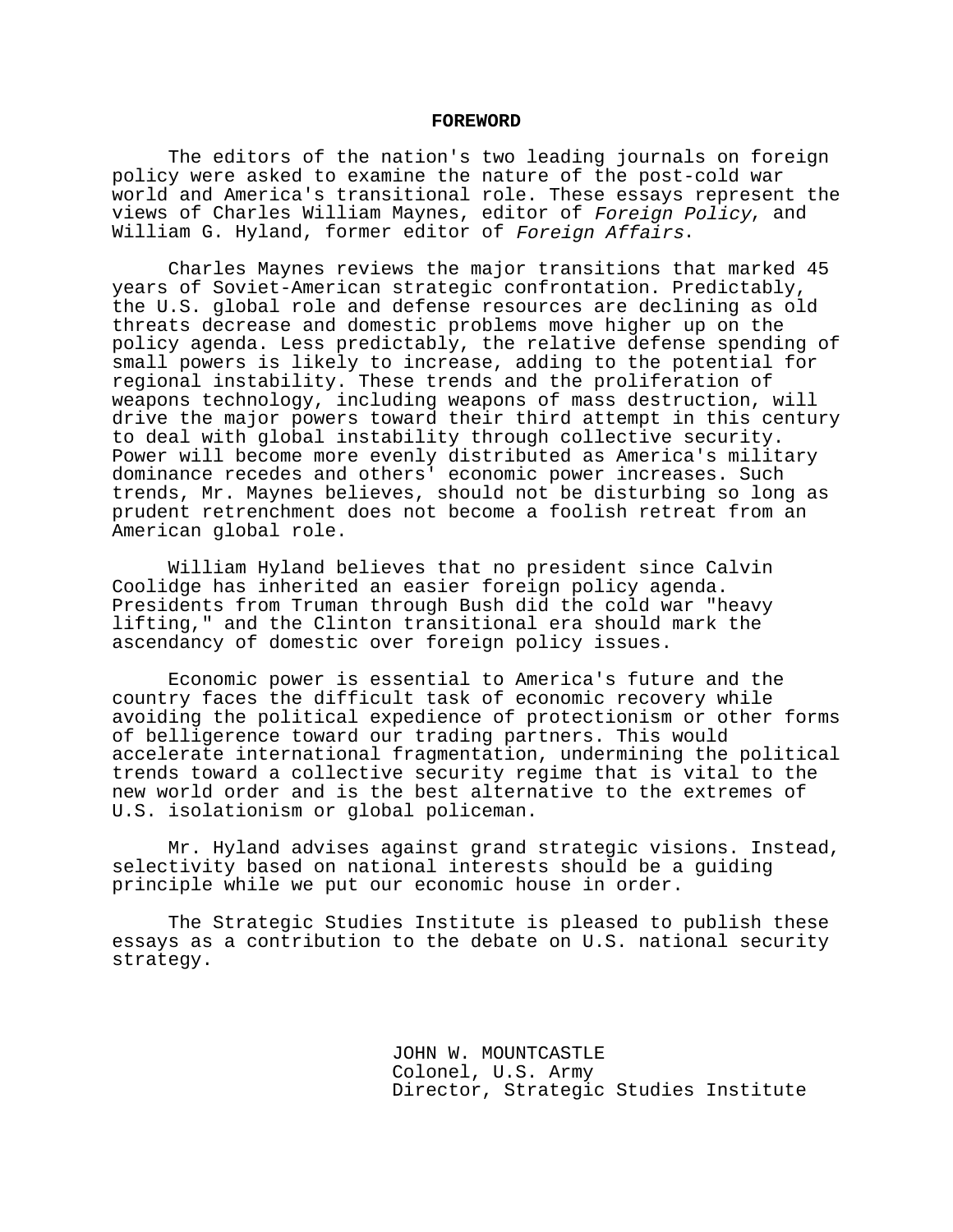## **BIOGRAPHICAL SKETCHES OF THE AUTHORS**

CHARLES WILLIAM MAYNES has served as Editor of Foreign Policy magazine since April 1980. A Phi Beta Kappa graduate of Harvard University, he was a Rhodes Scholar at Oxford where he earned First Class Honors in Politics, Philosophy, and Economics. Over the course of his career, Mr. Maynes has held significant positions in the Department of State, U.S. Congress, and the foundation world.

WILLIAM G. HYLAND was Editor of Foreign Affairs from 1984 until 1993. A graduate of Washington University, St. Louis, he also earned an M.A. from the University of Missouri. Mr. Hyland served on the National Security Council Staff and was Director of Intelligence at the State Department. After government service he joined the Georgetown Center for Strategic Studies and subsequently became a Senior Associate at the Carnegie Endowment for International Peace.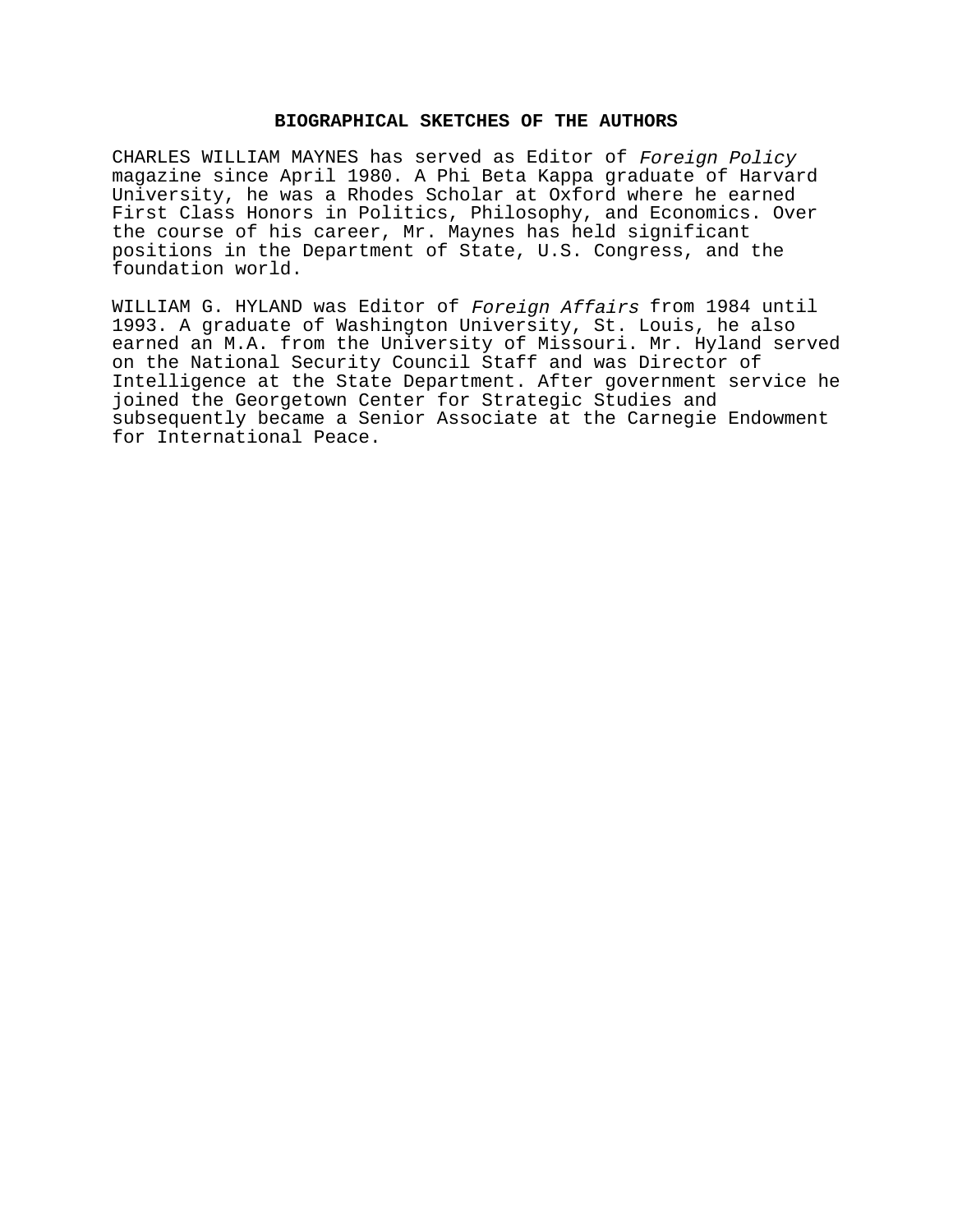## **THE WORLD IN THE YEAR 2000: PROSPECTS FOR ORDER OR DISORDER**

Charles William Maynes

# **Introduction**.

Are we in a new era in world affairs? It has become commonplace to assert this. But the best way to peer into the future--perhaps the only way--is to examine the past and to look for trends that appear to be shaping the present. If we understand clearly the contours of the international system after 1945, it will probably be easier for us to determine the extent to which we are now truly in a revolutionary era, one which will give us, whether we wish it or not, a New World Order.

In 1945 all thoughtful observers realized that the world was indeed at a turning point. Both domestically and internationally strategists understood that the world could not return to the policies of the interwar period.

The development of the atomic bomb guaranteed that. The existence of a weapon qualitatively different from all that had proceeded it convinced policymakers that the world was entering a new age. Strategists began to assert that the very nature of war had changed. Before the goal was to win wars. Now the goal was to avert war.

Also convincing statesmen that a page had been turned was the position of Europe after the war. In contrast to the First World War, which despite its destruction still left Britain, France and Germany as major international actors, the Second World War brought Soviet and American troops to the heart of Europe. The periphery of Europe, broadly considered, was now in charge of the center. The world had not seen such a development since 1815 when Russian troops marched in Paris and there was a comparable sense that a new page in history was being turned.

In the domestic realm there was also a sense of dramatic departure. Governments associated with the West announced their determination to avoid the mistakes of the interwar period, racked with social and class conflict. All parties agreed that there had to be a new social contract, which we know as the postwar welfare state. Even conservatives accepted that government would have a new role to play in the economies of their countries. All major parties recognized that society could not permit the kind of domestic conflict that had spawned the twin evils of fascism and communism. The major issue was not whether to draw up a new social contract but what its provisions should be and who should pay for the new state obligations.

Internationally the creation of the United Nations and the development of the Marshall Plan reflected a feeling that a new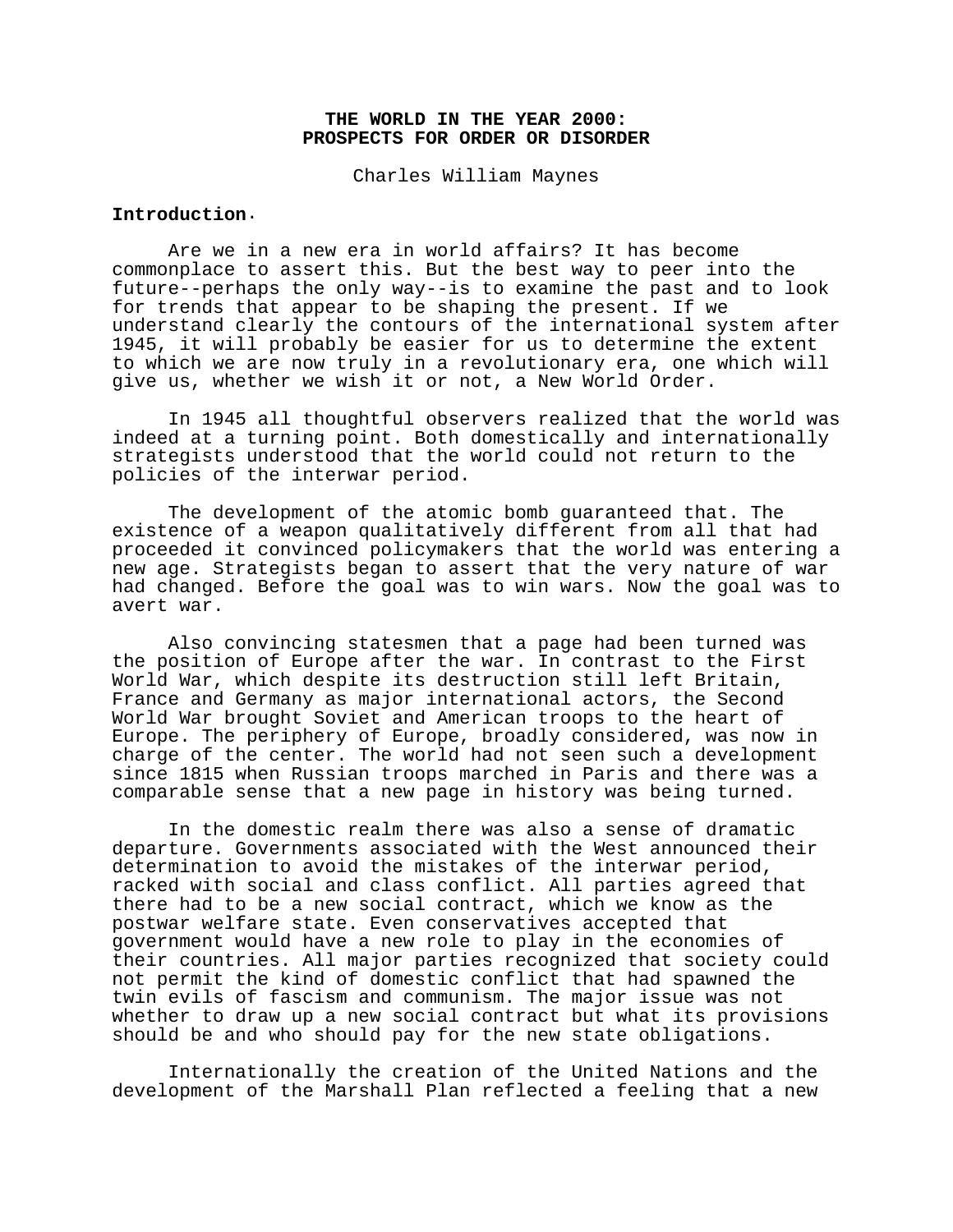security and social contract were needed abroad as well as at home. The consequences of unbridled nationalism were everywhere to be seen. With the establishment of the United Nations and its various affiliated organizations, the immediate postwar world saw the second attempt in this century at collective security. The international equivalent of the welfare state at home was attempted in the creation of the International Monetary Fund (IMF) and the World Bank as the notion emerged that economically powerful states had an obligation to promote growth and welfare not only in their own countries but throughout the globe.

Americans like to think that such attitudes reflect a special vein of American generosity or altruism and that only their country could have come up with the Marshall Plan. The new course did represent an impressive policy departure, particularly for the United States, but in retrospect it should be seen as part of a more general international phenomenon. America stood out, not because it was so much more generous than others in terms of its national character, but because it was so much richer than others in terms of its large treasury. Had other victorious nations had the resources of America, it seems likely that we would now be talking about the de Gaulle plan or the Attlee plan or even the Chiang Kai-shek plan. For indeed, once other nations recovered, they also began to display the same pattern of generosity that many Americans like to believe is restricted to themselves. Today other members of the OECD contribute more to ODA than the United States by the standard measure of per capita effort. Indeed, America is at the bottom of the list of donors in per capita terms. If the American people were inherently more generous than the people of other states, such a transformation would never have taken place. It did take place because of the general postwar tendency to believe that governments had an obligation to promote an improvement in economic and social conditions both at home and abroad that could reduce the likelihood of civil strife and war.

Other characteristics of the postwar era are worth noting. After 1945 the world witnessed the outbreak of two global wars that literally touched every country in the international system. The first was between white and non-white, European and non-European and the issue was liberation. The result was foreordained. Liberation prevailed. Colonialism ended.

The other global war was ideological. Indeed, the cold war was our first truly world war. In the first and second world wars, fighting did take place in several different regions. But there were major areas of the globe that remained relatively untouched, most of Africa, Latin America or South Asia for example. Because of the cold war's ideological character, the struggle was everywhere. All regions were touched. Every single country or dependency became involved and the superpowers found reason to intervene virtually everywhere.

With the collapse of communism in the Soviet Union, this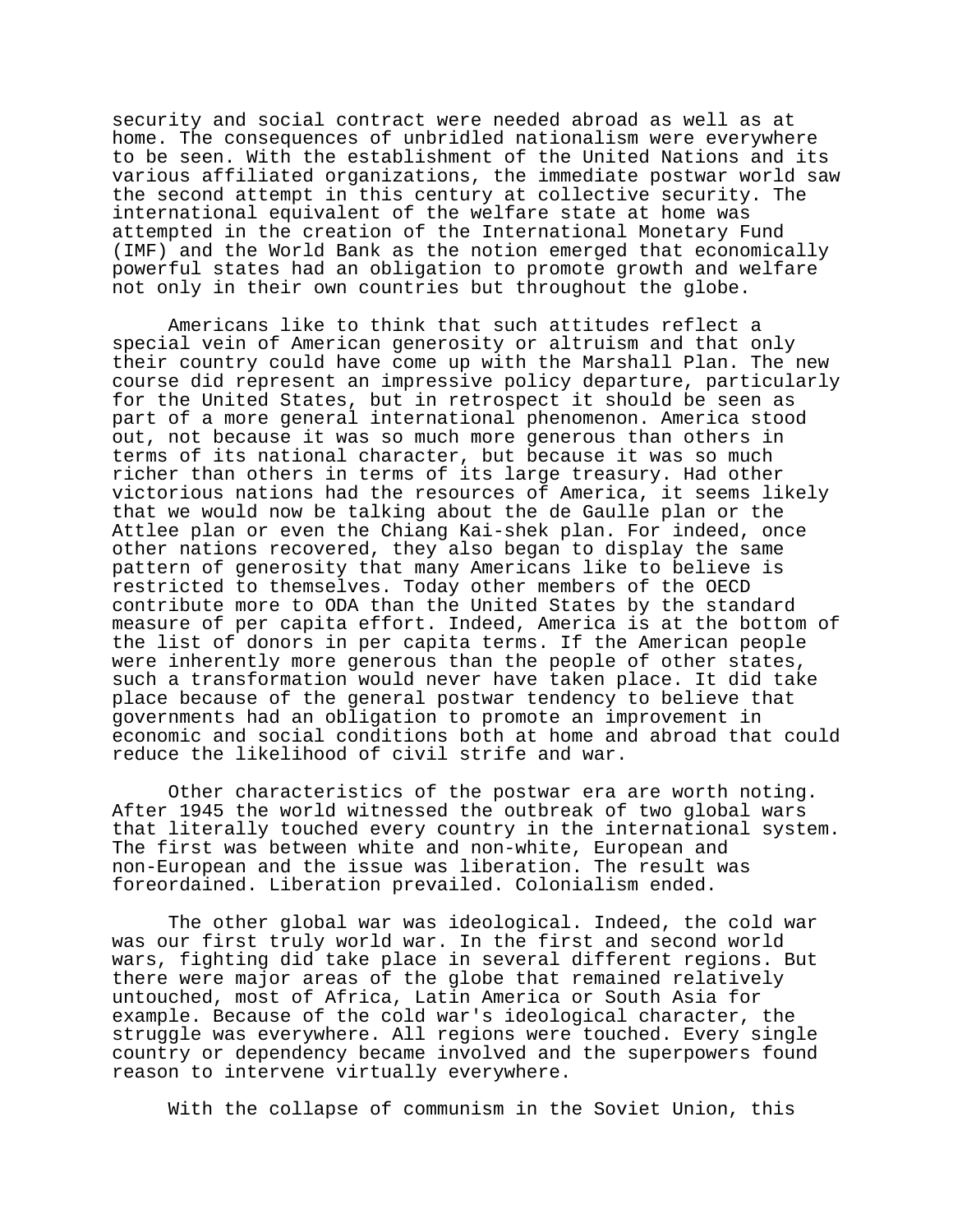global civil war is effectively over. The future of communism is in the hands of aging leaders in China, Cuba, North Korea and North Vietnam. Their days are numbered and so is the future of the movements they lead. This fact appears to many of us to alter radically the course of history, leading to the kind of turning point we faced in 1945. It certainly seems to be the case that the future of international relations will henceforth be different if only because the foreign policies of the Soviet Union and the United States are going to be so different. The primary organizing principle of postwar relations--the ideological struggle between the United States and the USSR--will no longer exist. That seems to be almost as significant a change as the arrival of American and Soviet troops in the heart of Europe.

No major new weapon has appeared on the international scene to rival the atomic bomb in its impact on international relations but other new features of the international system convince many that we are at a turning point: the rise of the trading state whose international power derives from its economic strength rather than its military might, the transformation of America from the globe's leading creditor into its leading debtor, the evolution of Japan into the world's most successful economy, the reunification of Germany, the globalization of world capital markets, and the rise of environmental dangers that affect the security of all countries regardless of political orientation. Yet of all the factors, the one that seems to have had the most immediate and profound effect is the end to the cold war.

#### **Whither the Cold War?**

But if this war has ended, why did it end? Who was responsible? Was it Mikhail Gorbachev, obviously a major figure in modern history? Was it Ronald Reagan with his defense buildup, the most massive peacetime arms effort in history? Or was something more profound at work that will help us to understand the world that is unfolding before us? The answer is not merely academic. If we attribute the end of the cold war to the actions of a few leaders whose appearance on the world stage can be seen as an accident, then we can fear that the arrival on the scene of a new leader might turn back the clock. Conversely, if more fundamental factors were involved, then we have less reason to fear the return of the cold war. A new leader would find it hard to reverse a process that is deeply entrenched internationally and had been set in motion not months before, but decades before.

In trying to assess the role of individuals as opposed to larger trends, we start out with a dilemma. Machiavelli once wrote that history's record is written half by statesmen and half by fortune or fate. Statesmen, of course, claim all the credit for themselves while fortune by definition keeps her council. Hence the opportunity is created for self-serving memoirs by retired statesmen who claim all the credit for themselves or the opportunity is presented to analysts trying without full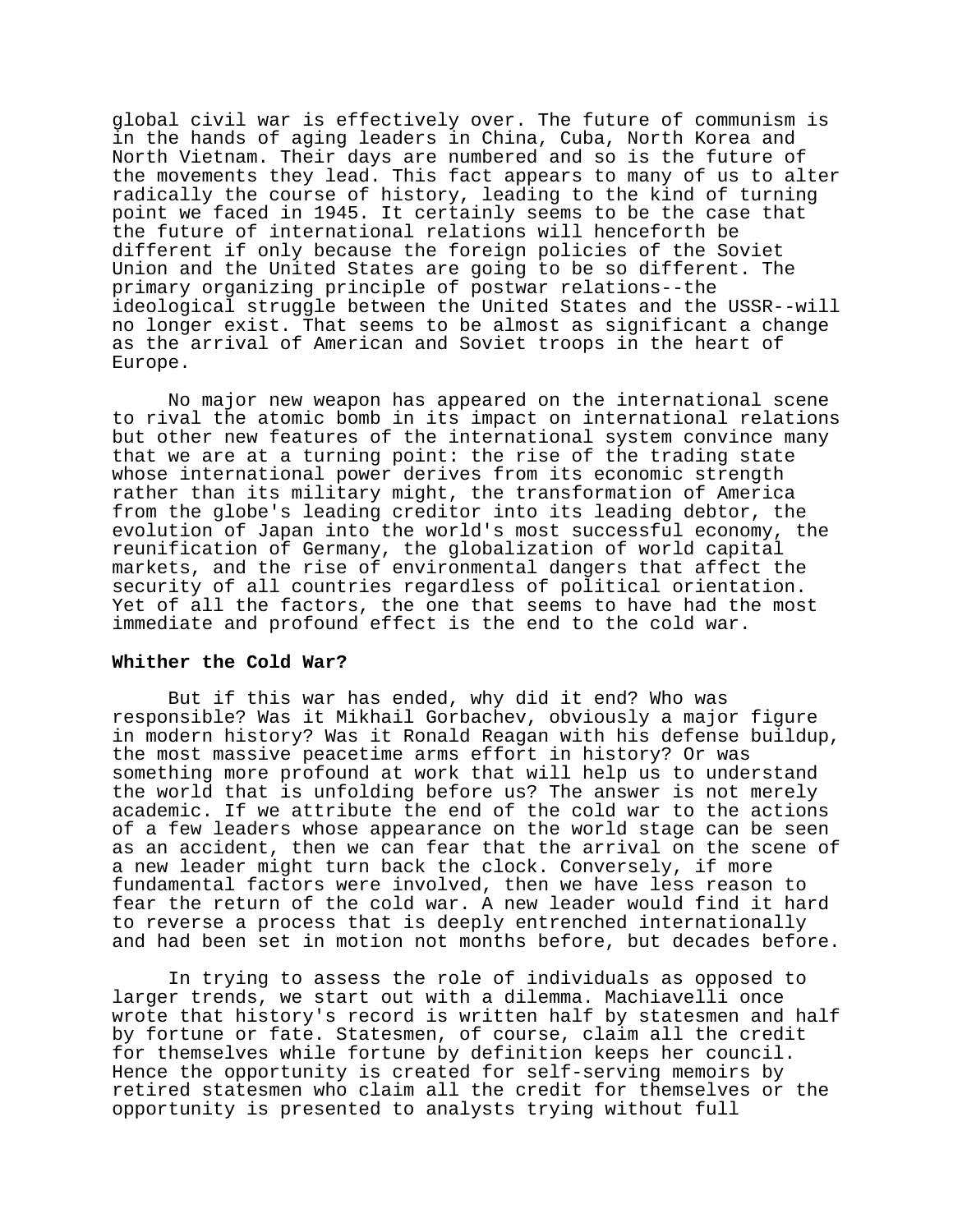confidence or knowledge to see beneath the surface.

I am in the second category and my proposition is that the cold war, to remain cold, required a totalitarian enemy, one constitutionally incapable of evolving into a more normal international partner. By this definition, the cold war ceased with the historic address of Nikita Khrushchev before the 20th Party Congress, in which he unmasked Stalin before the elite of the Soviet Union. There was a reason that the Communist movement made strenuous efforts to keep this address secret. Knowledge of what Khrushchev said, we can now see, was explosive. As news spread of that speech, revolts broke out all over Eastern Europe. They were suppressed but thereafter the Communist world and especially the Soviet Union entered into an uneven process of becoming normal participants in the international system. And as the Soviet Union evolved so did the system that it led. The progress was fitful and the process is not yet complete, particularly in Asia, but the trend has been constant as we can see by looking at the postwar period in 10 year segments.

The high point of the cold war was 1945-55. Joseph Stalin, history's most accomplished totalitarian, died only in 1953. While he lived, the Soviet Union was locked in fear as were those states that copied the Soviet system. Children denounced their parents, individuals were responsible for the imprisonment or death of their neighbors. The control of the state over the individual seemed almost total. But Stalin's methods and the fear they engendered did not only affect the politics of the Communist world. It is no accident that during this decade the United States entered the self-destructive period of McCarthyism as working colleagues denounced one another and the civil liberties of all Americans were significantly curbed. The struggle between Communists and non- Communists in other countries was often conducted by war to the knife with hundreds of thousands of innocents harmed or even killed and whole communities destroyed as a result.

During this period the superpower relationship was largely marked by the signs of intense confrontation. In retrospect we can see that the two sides were involved in a struggle to establish the boundaries of the new postwar order. Major events were the Communist conquest of China, the Berlin Blockade, the Korean War, the creation of the two great alliance systems, the consolidation of Soviet power in Eastern Europe and the consolidation of American influence in Europe and off-shore Asia.

Efforts by each side to test the boundaries of the postwar division marked 1955-65. The Soviet Union encouraged militant Communist parties everywhere and the Communist movement made gains in such different areas as Latin America and Southeast Asia. Communists succeeded in gaining total control in Cuba and war broke out in South Vietnam. Meanwhile, the United States was engaged in similar efforts to test the postwar boundaries, primarily through the activities of the CIA. NSC directive 5412/1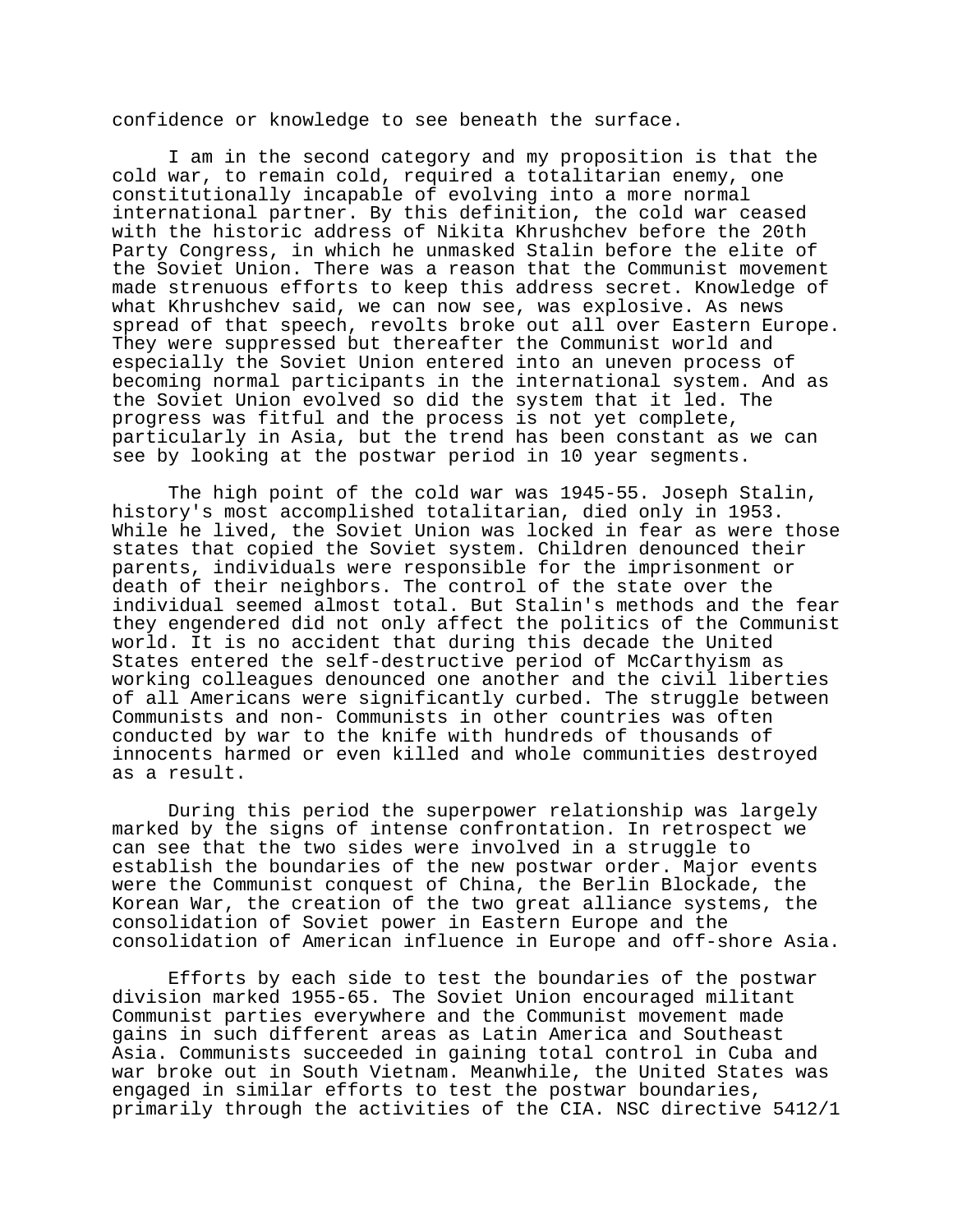of March 12, 1955, for example, authorized the CIA to enter into a covert war with communism. According to the directive, operations approved were to include "propaganda, political action, economic warfare, preventive direct action, including sabotage, antisabotage, demolition, escape and evasion and evacuation measures; subversion against hostile states or groups including assistance to underground resistance movements, guerrilla and refugee liberation groups." The United States began to train armies for the day of liberation in Eastern Europe and China. Training camps were established on U.S. soil. On occasion Americans found out about this activity inadvertently. On December 7, 1961, a group of American civilians at Peterson Field in Colorado Springs, which serves both as a municipal airport and a U.S. Air Force base, found themselves ordered at gunpoint to lock themselves inside a hangar. When they looked through the window, they saw a group of oriental solders who turned out to be Tibetan guerrillas being trained in a remote part of Colorado. At government request the major papers in the United States suppressed any news of this sensational encounter.

Most of these efforts collapsed with the Soviet invasion of Hungary in 1956 to crush the Hungarian revolution. The man in charge of the U.S. effort committed suicide a few years later. The failure of the Communist side in the Korean War and of the Western side during the Hungarian revolution made clear that the boundary lines between East and West were being solidified. In Europe the line between East and West soon became so clear that no one could doubt where it was or dare to cross it. In Asia the situation was a little less clear because of the continuing struggle in Vietnam. But the United States interposed its fleet in the Taiwan straits, signed a security pact with Japan and stationed tens of thousands of troops semipermanently in Korea. The end of the decade witnessed a devastating setback for the Communist movement as a failed coup in Indonesia brought a savage response. Perhaps 1/2 million people were slaughtered, and the Communist party in the fifth most populous state in the world was no more. The lines in Asia were also solidifying. Only the continuing struggle in Vietnam blinded us to what was really happening.

As the lines of division hardened and each side gained more confidence that its core area of concern was not threatened, the two superpowers cautiously began to explore, at first very tentatively, the possibilities for a more normal relationship. The Cuban Missile Crisis reminded them of the consequences of not attempting to develop such a relationship. During this period the two sides signed the Limited Test Ban treaty, they began to expand trade and exchanges, and they started to institutionalize arms control negotiations.

The years 1965-75 marked a period in which normalization was pushed much harder. The two superpowers began to understand that their special status depended on limiting the power of others as well as preventing their own arms race from getting out of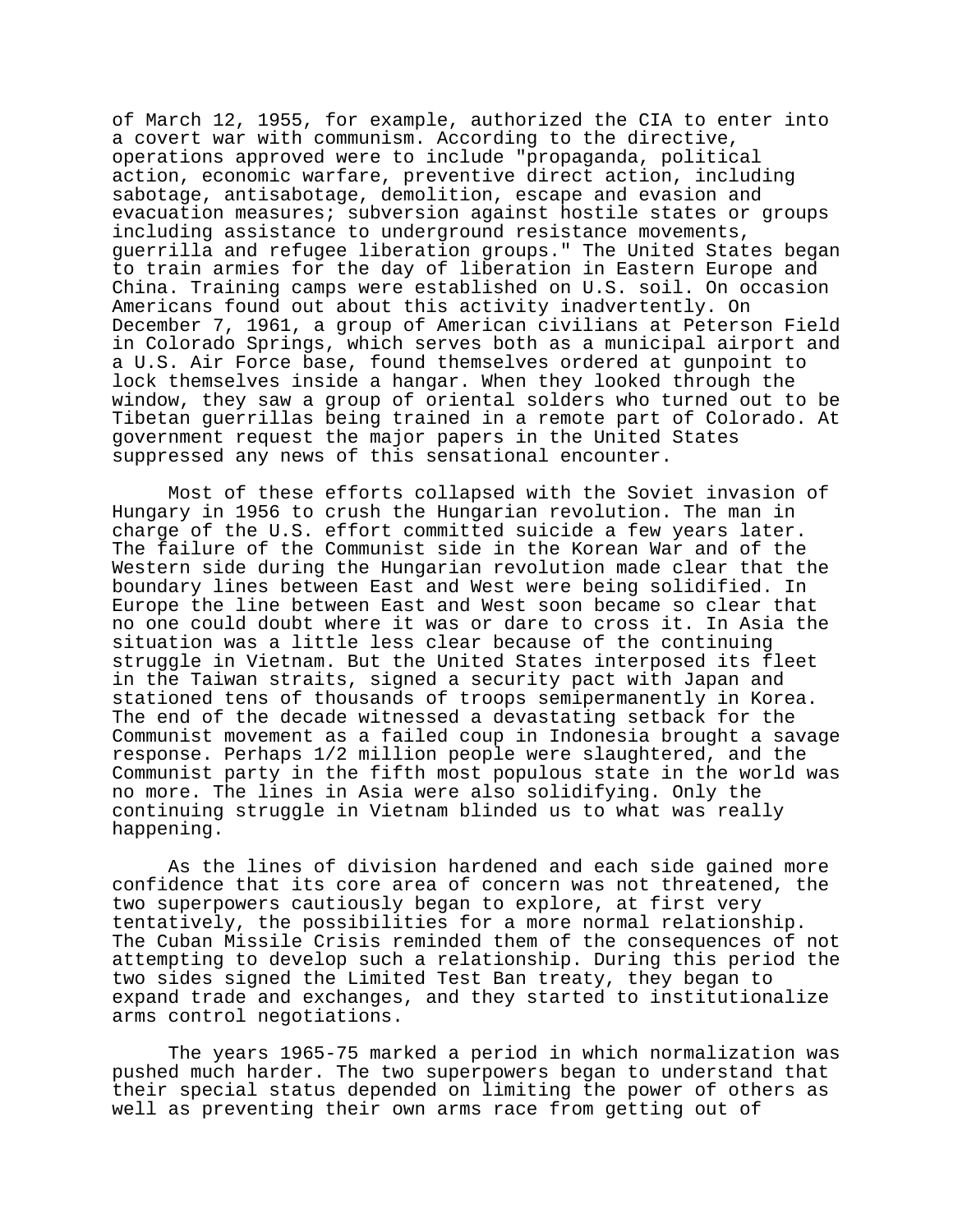control. The nonproliferation treaty was designed to accomplish the former, and the ABM treaty and the SALT I treaties were designed to accomplish the latter by putting a cap on the superpower arms race. The two sides also began to cooperate when they saw that wars at the periphery might disrupt their own relationship at the center. So the United States and the Soviet Union, after arming the parties to the conflict, worked together to contain the spread of wars in the Middle East in 1967 and 1973 and in South Asia in 1967 and 1971. Although with less success, the two sides even tried to cooperate to some extent to end the war in Vietnam.

The rules of the game for superpower involvement in the Third World were clarified from 1975 to 1985. A comparison of Soviet behavior in Afghanistan with U.S. behavior in Korea and Vietnam helps explain this point. The Soviet Union in Afghanistan acted according to a certain code of conduct, brutal though it was. Like the United States in Korea and Vietnam, the Soviet Union used enormous power in Afghanistan but it stopped short of using its full power. Like the United States in these two earlier crises, the Soviet Union also did not allow its distress in Afghanistan and its anger over the actions of its great rival in feeding the rebellion to end its relationship with the United States. Like the United States in Korea and Vietnam, the Soviet Union drew back from decisive military action against neighboring states supplying the force it was opposing in Afghanistan.

During this same period the United States made clear in Central America that it was willing to use both legal and illegal means to prevent a pro-Communist beachhead on the mainland in the Western Hemisphere. So by the mid-1980s with the lines of demarcation drawn in Europe and Asia, with attempts to cross those lines largely defeated, and with the rules of the game generally established in other parts of the world, the two powers were in a position to treat one another like normal powers and to make major gains.

Indeed the U.S. accommodation with China was an indication that normal diplomacy was returning. The United States treated China--despite its harsh Communist regime, which was, in fact, much worse than that of Brezhnev's Soviet Union--no longer like an ideological rival but as an important player on the diplomatic chess board. Washington was beginning the process of moving beyond cold war thinking. It was returning to an earlier or more traditional geopolitical game. Facilitating this tendency of ideological opponents treating one another as normal countries rather than as unapproachable rivals was another important development. By the early 1970s the Soviet Union had achieved essential nuclear parity. Each side could destroy the other with a second strike. It was becoming too dangerous to maintain the cold war. The ground was prepared for a grand compromise, even a grand bargain.

At this point someone may assert that the real reason the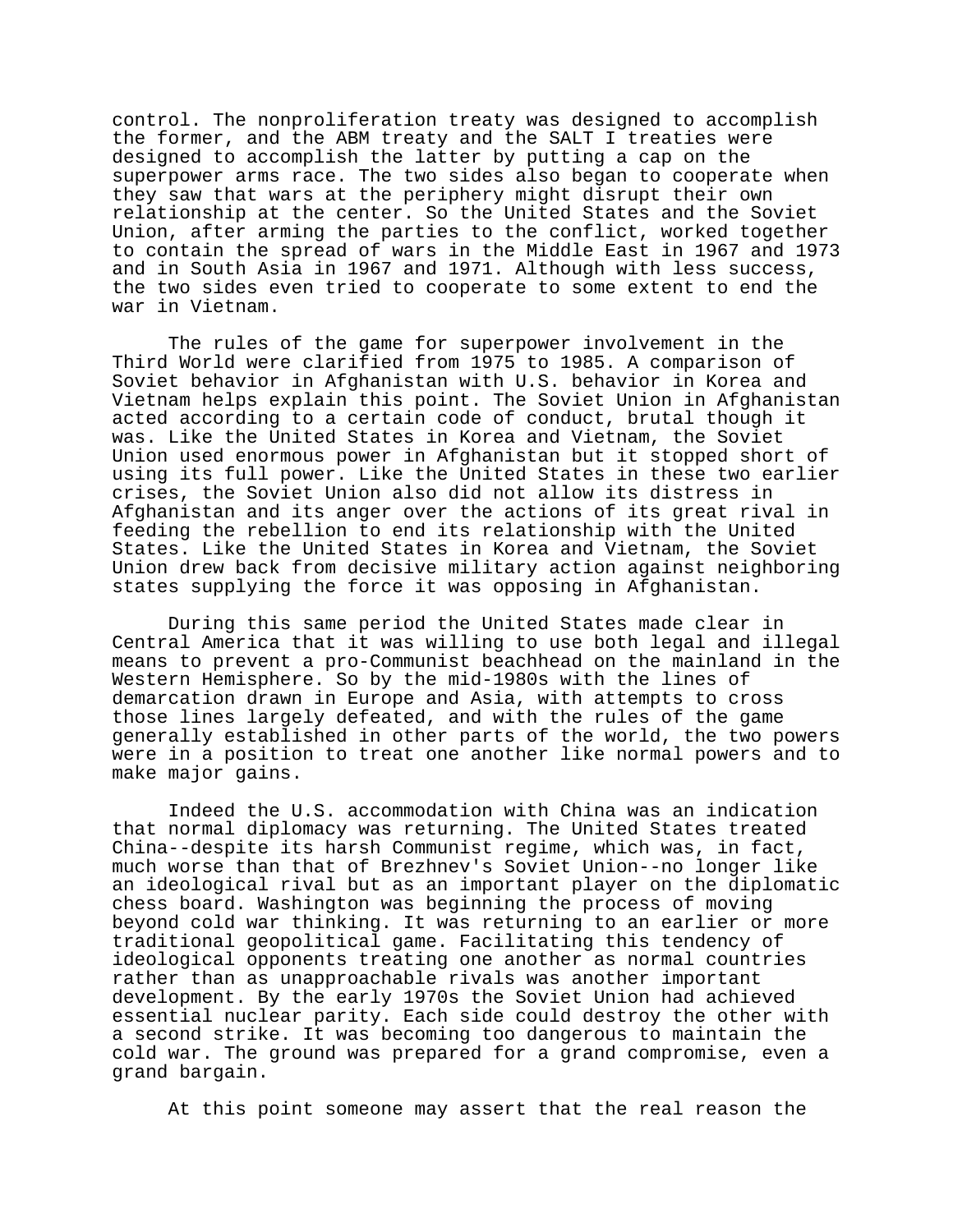ground was prepared is not that a 30-year process was at work but that Ronald Reagan spent the Soviet Union into the ground with his massive defense buildup. According to this point of view, we have to keep our guard up because if we relax our effort, a new leadership in Moscow will simply reassert Russia as a dominant global rival. But an examination of the record does not support such an explanation of the change in Moscow. Long before Gorbachev came to power, the Reagan administration found that its initial policy of frenzied anti-communism could not be sustained. In other words, if the Soviets blinked, it was after it was clear that the United States was also blinking. By December 1983 Ronald Reagan was explaining to the editors of Time that he would never again use terms like "the evil empire" to describe the Soviet Union. In January 1984 he delivered a seminal address on U.S.-Soviet relations that redirected his administration's Soviet policy toward greater cooperation and laid the basis for the rapproachment with Moscow, soon to be under the leadership of Gorbachev.

Defense spending also slowed before the Gorbachev revolution took hold. It reached its peak in 1985 at \$351 billion in 1991 dollars but this figure represented plans made as early as 1983. As defense and foreign policy analyst Earl Ravenal has pointed out, the momentum of American restoration "had crested well before the end of Ronald Reagan's first term" or before Gorbachev became General Secretary.

So it was that, against a background of four decades of a discernable process of normalization, Mikhail Gorbachev had the great fortune of becoming the head of the Soviet Union when his country needed a change in its relationship with the United States and when the groundwork for such a change had been completed. Gorbachev needed stability abroad in order to pursue reform at home. He moved quickly to gain it. Soon the world saw such astonishing developments as the INF treaty, which eliminated one whole class of weapons; the destruction of the Berlin Wall, which had divided East and West in Europe for decades; and cooperation between Moscow and Washington, which began to work to resolve a variety of regional disputes from Southern Africa to Central America to Cambodia.

Extraordinary progress was being made in converting the image of the other side in both countries to that of a normal country. Polls began to show a fundamental transformation in the American image of the Soviet Union, which was soon more favorable than that of France, Israel, Japan and Taiwan, and in the Soviet image of the United States, which was transformed from that of enemy into that of model. Then the Soviet Union simply imploded- the result more of internal contradictions than external pressure. But a radical improvement in Washington's relations with Moscow would have taken place even if this destruction of America's great enemy had never taken place.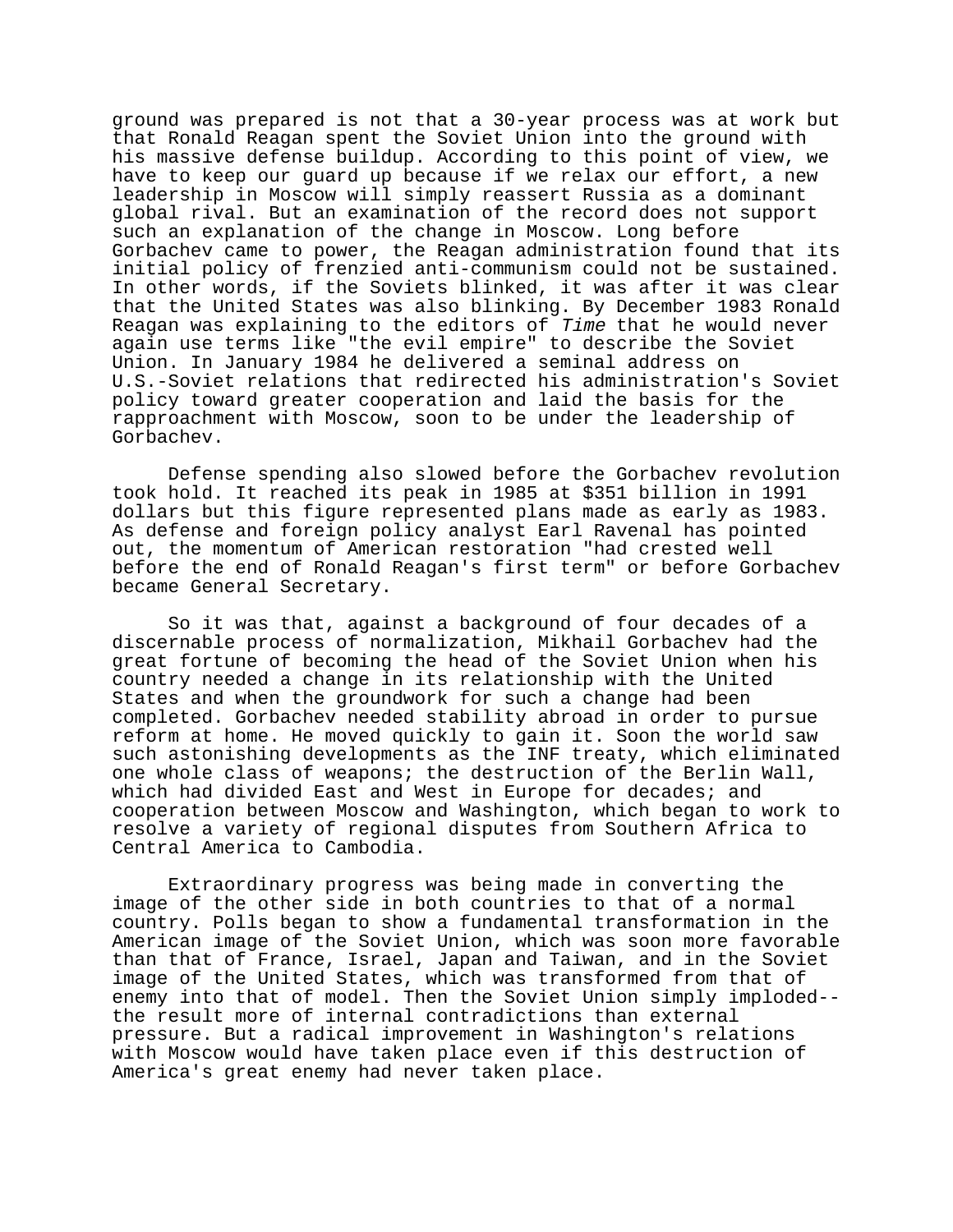#### **The New World**.

Of course, while all this was happening to the superpower relationship, other major developments were taking place that were also helping to lay the groundwork for the New World we are entering. All of the major European powers regained the place in the international economy they had enjoyed before World War II. In this respect the end of the cold war did not bring a new world but the return to an old one. The share of world trade represented by the European Community has shot from 22 percent in 1960 to roughly 40 percent today. Although France and Britain lost their political place in the world because of the process of decolonialization, Western Europe as a whole has become the greatest trading area in the world.

But even greater changes were taking place in Asia. Few could have predicted, or at least few did, that Japan, Korea, Taiwan and now most of Southeast Asia would take off economically in the way that they have. Their example is having a profound effect on the way the world is configured and on the way that it is managed. In the past a nation might employ military might to acquire economic advantages--fertile land, oil fields, or water rights. But because of the Asian miracle, it is possible that much of the post-cold-war world may be different. The success of Asian states suggests that few of the resources that are vital to economic success in the modern world can be seized. Rather, they must be created, for they are largely human and institutional in nature. An effort to seize them will destroy them. For a sullen, subjugated people is not the work force that will bring a modern nation greatness. Indeed, this is the great dilemma that Beijing faces as it prepares to assume control of Hong Kong.

It may be that the Middle East is one of the last areas of the world where the wars of the past still make sense. Obviously, it would pay a state in the Middle East to seize a major oil field if the aggression were to stand. States in the Middle East also lack water. One can imagine water wars there. More might be lost than would be gained but there is a sort of traditional logic to the struggle. Indeed, there is some evidence that the root cause of the 1967 war was water.

In much of the rest of the world, however, except perhaps in a few contested areas--the Spratly Islands might be one--states are not trying to seize resources from others. Aggression no longer pays in the way that it did in the past. That is a major change in world history and Asian states can take much of the credit for shifting mass and elite views.

Meanwhile, another form of traditional warfare has reemerged--wars of national consolidation. As brutal as the struggle in Yugoslavia is--and the pictures on television remind us of the brutality every day--it is not too different from the wars of national consolidation that took place through Western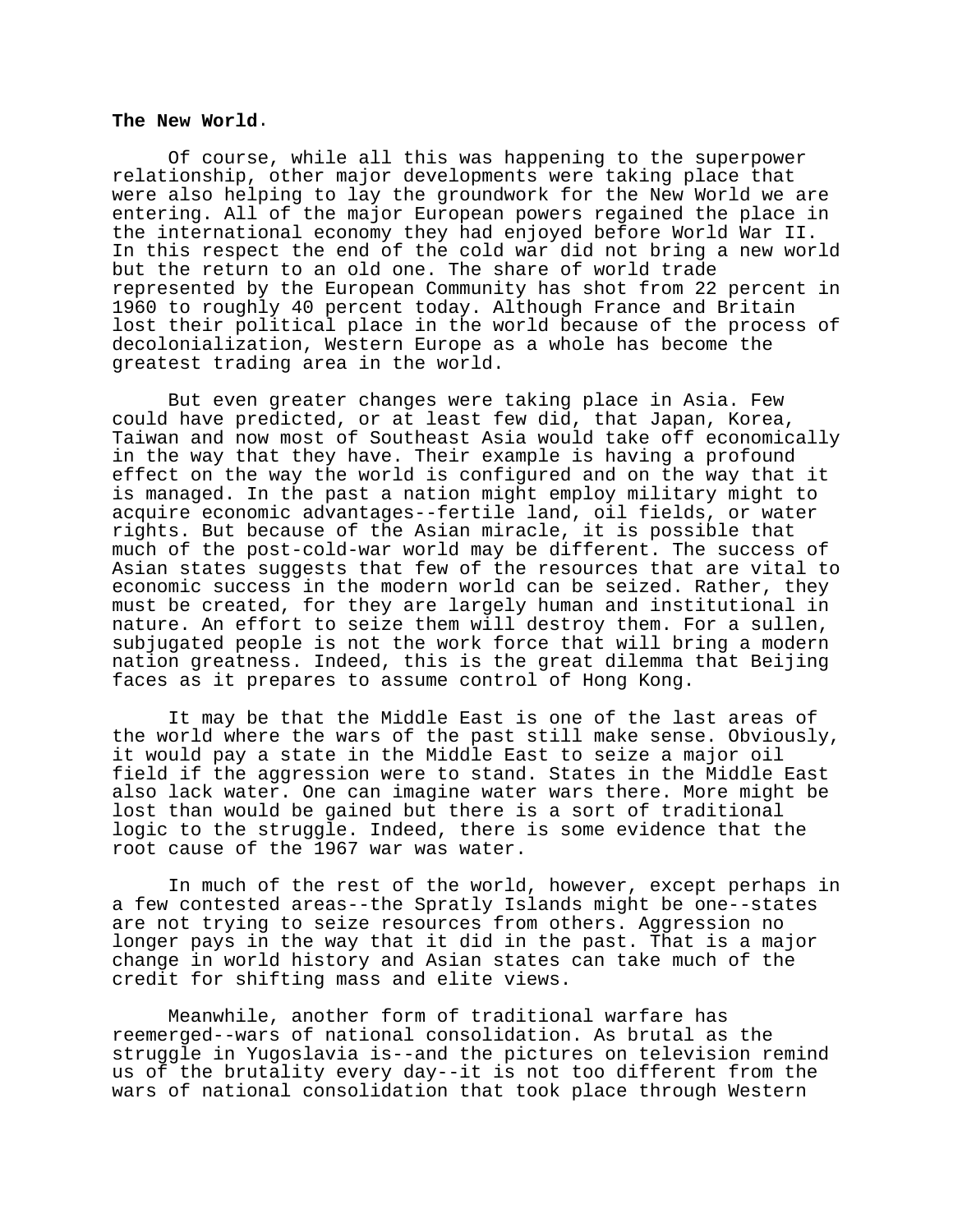Europe from the 15th century forward or from the wars in this century between Greece and Turkey or between Israel and the Palestinians. Throughout Central and Eastern Europe new nations are being born and it would be a miracle if the process were completed without violence.

The dilemma the outside world faces in dealing with such conflicts is that there appears to be no easy way to exert constructive influence. Wars of national consolidation involve passions that are not easily controlled by foreign pressure or diplomacy. Unless one takes the position that no borders should be changed regardless of how illogical they may be, it is hard to know what constitutes aggression in many of these struggles, which are often triggered by unexpected developments.

Without question, continuing violence in the former Soviet Union will trigger Western fears of a revived Russian threat. The ethnic tensions dividing Russia and its neighbors could explode at any moment, perhaps bringing to power authorities in Moscow determined to rebuild Russia's military strength. Even in that event, however, the West would not face the return of the traditional security threat from Moscow that the world has known since 1945. Moscow has lost its forward military position in central Europe, its ideological allies in Eastern Europe have been totally discredited, and the task of maintaining internal unity will drain Russian energies for years to come. What is of immediate concern to the West is the final disposition of the Soviet nuclear arsenal. Civic disorder in Russia could create opportunities for renegade military units to steal or sell nuclear weapons. The Clinton administration should accord the highest priority to efforts to reach agreement with Moscow for the accelerated destruction of as many nuclear warheads as possible under START and subsequent agreements.

### **Great Power Equalizers**.

In the years ahead several factors are helping steadily to erode the advantage the great powers have traditionally enjoyed over their smaller rivals. The first is the spread of weapons throughout the world. It is too often neglected that the era of Western political dominance in world affairs was also a period when it was heavily armed and the rest of the world was almost completely disarmed. In such circumstances, it is not hard to dominate others. Thus, by controlling the machine gun, the West could inflict enormous casualties without suffering very many in return. The model for war was the British conquest of the Sudan. The British with superior weapons killed 11,000 Sudanese and suffered 48 dead, of whom 3 were British officers and 25 were British enlisted men. During the many wars the British fought in Africa, even though the bulk of the troops were always African, British officers controlled the machine gun and were under orders under no circumstances to let one fall into the hands of the enemy.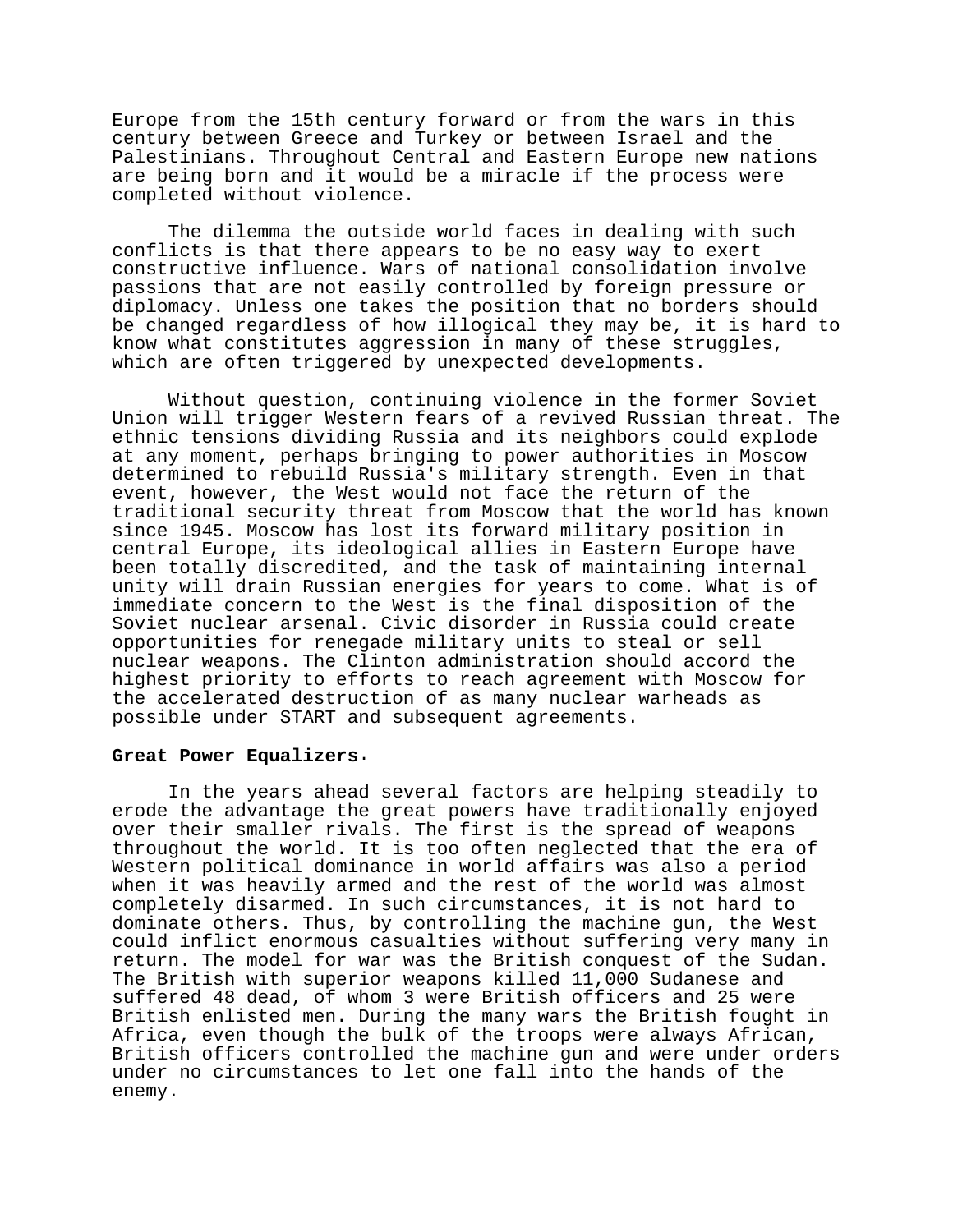The wars in Afghanistan and Vietnam demonstrated that although it is within the capability of Western states to win a war--the Soviets or the Americans could always have won had they used the full measure of their power--they could no longer win at a cost they or their allies were willing to pay because the enemy was so well armed. Of course, the Soviets or the Americans could have used weapons that would have obliterated the other side but these same weapons would have also destroyed their reputation worldwide. Had the Soviets or the United States used such weapons in either Afghanistan or Vietnam, one might have said that the cost of victory was loss of the cold war in Asia and Europe.

The Gulf War was a modern Sudan. The United States and its allies completely destroyed the opposing army while suffering only a few hundred casualties. But before we are too celebratory, we should consider this paradox about the war: Because Saddam Hussein was so heavily armed, he dared to take on the largest military power in the world and in the end, although he grossly underestimated U.S. men, women, and equipment, he was correct in his belief that his military power was sufficient to deter the United States from conquering his entire country because of fear of casualties. Given that fear, once again proven and quite understandable in a democracy, one must question whether any future target for the West's massive power will follow a strategy as self-defeating as the one adopted by Saddam Hussein. Iraq allowed the United States to maximize the effect of its military power by refusing to attack when U.S. forces were at their weakest. It took on a coalition that included three of the largest and most efficient armies in the world. It committed an act of aggression so egregious that not a single nation in the world publicly approved of what Iraq had done.

There are other reasons that explain the decline in the use of force besides the fact that the spread of weapons has served as an international equalizer. In large parts of the world, but primarily in the countries that are militarily and technologically the most sophisticated, there has been a decline in chauvinism even if there is at the same time often a rise in nationalism. By this distinction I mean that even if many are more proud of their country than ever before, there has been a decline in a popular belief that one's own culture is so superior to that of another that it justifies killing someone who does not participate in it. The shift in positions on such matters is astonishing. In World War II the U.S. Government and the American news media worked hand-in-glove, as documented by John Dower in his book on racial attitudes in World War II, War Without Mercy,<br>to demonize the Japanese, who were often portrayed as some form of subhuman. The most elite organs of the American press participated willingly in this crude propaganda, which was mirrored in a reverse fashion in the Japanese press, which, however, was totalitarian. By the time of the Persian Gulf War, the U.S. news media, like most Americans, may have been cheering for an American victory, but it was also on the scene to make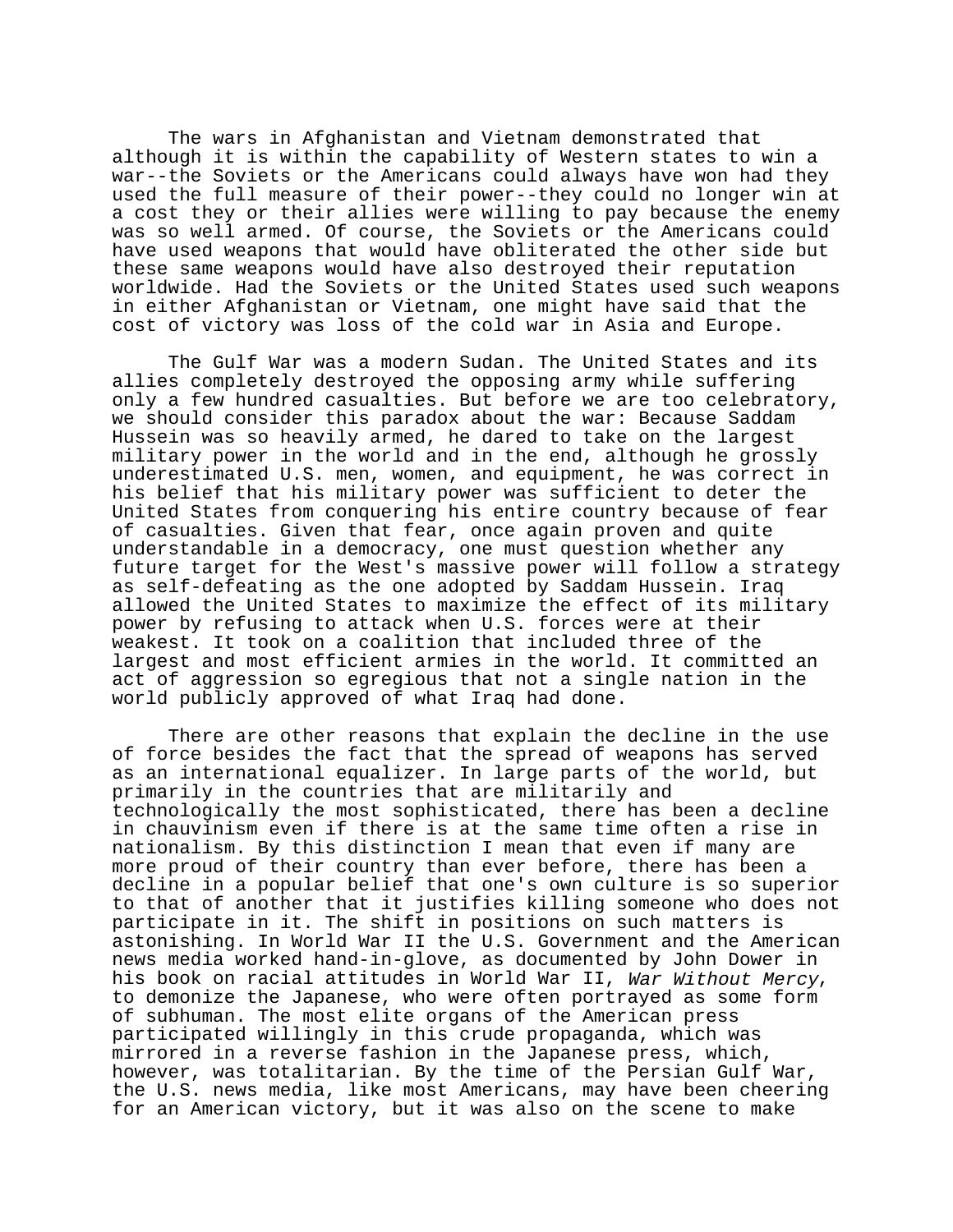sure that civilians were not being unnecessarily targeted. Indeed, the Pentagon's most important ally in its effort to prove that U.S. forces were not targeting civilians was CNN, whose correspondents were on the scene.

In Russia the popular revulsion against war has become so great that Gorbachev promised that Russian troops would never be used again outside the country without the permission of the legislature. This is a pledge that no American president has been willing to make although I, for one, believe he should.

Regrettably, while there has been a decline in chauvinism in some parts of the world, it is definitely on the rise in Central and Eastern Europe. This is likely to trigger repeated conflict, but unless the great powers become involved, it should not cause a conflagration. Conflicts there will trouble the world's conscience but if the great powers intervene, they are likely to do this rarely, preferring to sequester conflicts and to allow local hatreds to burn themselves out. One reason for this impulse toward nonintervention will be that the old geopolitical calculus will no longer hold. A shift of authority in Slovakia may trouble Hungary but it will not greatly concern the major powers, which understand that their place in the new international order will be affected more by economic developments at home and internationally than by diplomatic shifts in the Balkans.

Affecting this reluctance to intervene is a rise in the level of political consciousness around the world. Something very profound is happening in the political culture of both democracies and nondemocracies. Ordinary people are progressively being brought into the decision-making circle on foreign issues. Modern communications have given them a tool that greatly enhances their power. Indeed, television empowers people who might never have chosen on their own to become involved. Visual coverage of wars or famines spills into the living rooms of average Americans, creating interest and concern where decades earlier there would have only been policy silence. Our leaders hate this intrusion into the privileged realm of policy, but there is little they can do about it.

We are not simply talking about television. We are also talking about the cassette recorder, the computer, the fax and the camcorder, which permit ordinary citizens to contest the state's monopoly of information and its ability to determine an official version of events. Evidence of the importance of these new tools is present everywhere. In Los Angeles, Afro-Americans have been able to document long-standing charges of police brutality by using a camcorder to film a group of policemen brutally beating a hapless black man. In Mexico, grass roots groups used computers to prove after the earthquake that the government had large numbers of uninhabited apartments it could provide to the homeless. In Brazil, protesters used the fax and computer to alert the world to the assassination of environmental activist Chico Mendes.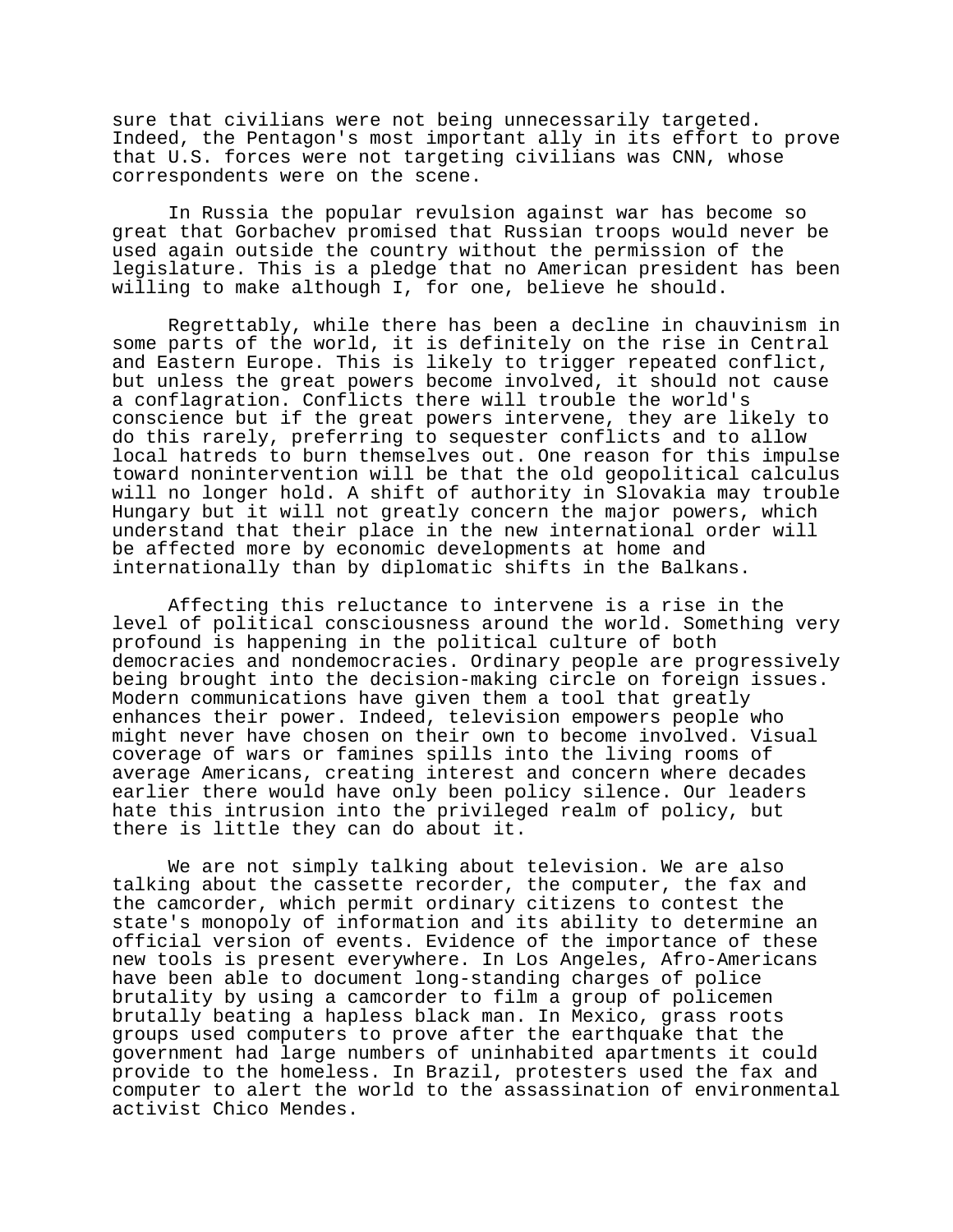So long as illiteracy or control of communications allowed those in power to keep the majority of the population politically inert, leaders could decide independently the issues of peace and war with little political cost to themselves. They did not fight the wars and if the decision to go to war was wrong, they did not suffer unless the defeat was total. Kings or presidents in victory or defeat usually returned to their castles or mansions.

Once knowledge is available, an element of accountability is introduced. The head of state may be weakened or even driven from power if he makes the wrong decision. Both Lyndon Baines Johnson and Richard Milhouse Nixon can attest to that democratic reality. Of course, even in democracies, for some time people have accepted the undemocratic idea that foreign affairs is an area of public policy where the ordinary rules of democratic rule and accountability should not apply. Secrecy and executive branch control are deemed so essential to the conduct of a successful foreign policy that democratic principles and practice are often pushed aside. But that mood is also changing. The line between domestic and foreign policy is being erased and ordinary people are insisting that they have a voice in the foreign affairs of state.

In this regard the end of the cold war will deprive governments of another tool that they have used to control political debate. This is the sense of permanent crisis that has controlled and distorted our politics for much of the postwar period. Fear of a surprise nuclear attack and of Communist subversion persuaded people in the United States that the executive branch should be accorded extraordinary powers: a tight circle of secrecy, which made it difficult to determine who was accountable for decisions taken; covert tools, which were not exposed to criticism or the restraints of law; and the right of the executive to act alone in using military force, which limited democratic debate. With the end of the cold war, there should be a steady decline in this sense of permanent crisis. The need for secrecy and covert action should continue to decline. In short, there should be more opportunity for greater democratic control of foreign policy.

Of course, greater popular participation in foreign policy can also drive governments to take actions they might otherwise avoid. It is difficult to believe that the United States would have sent troops to Somalia during the cold war. Now public opinion or at least pundit opinion has driven policymakers to select a military option. Nonetheless, the congressional debate over U.S. entry into the Gulf War was a harbinger of the future.

Of course, the security situation of each country is different. But even in nondemocratic states, similar forces are having some impact on policy. How else do we explain the challenge to authority in both the Soviet Union and China in recent years? As Fred Starr, an American scholar of the Soviet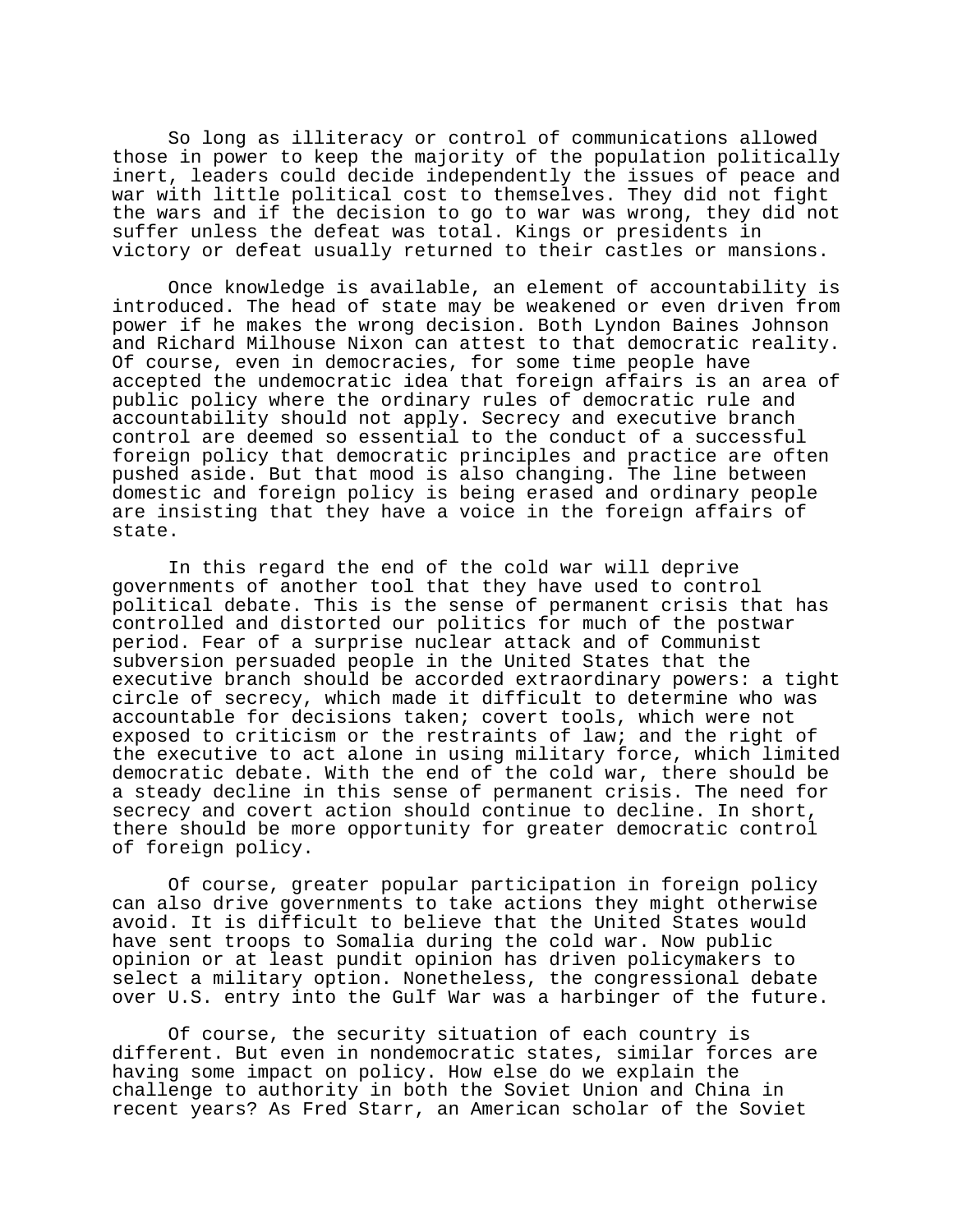Union, has pointed out about the Soviet Union, when Stalin was conducting the purges, only 10 percent of the Soviet population had a 10th grade education or more. By the time Khrushchev was dominating the world stage and instituting important reforms, that percentage had risen to 32 percent. By the time that Gorbachev had gained power, the figure was close to 90 percent.

Or we can look at the Chinese population which is much less educated than the Soviet one. Yet the degree of outside penetration has increased enormously and urbanization has increased significantly. As John Fincher, an American scholar of China, has pointed out, in 1982 the Chinese census estimated that the urban population was 20 percent. By 1987 the state statistical services, reexamining the data, placed the figure at 40 percent, and it is growing. The change has profound implications for the people in power. Urban populations are more difficult to control ideologically. Information moves more easily than in the countryside. There is more contact with foreigners. And groups of opposition can mobilize quickly against the people in power. In short, governments have to be more concerned about the opinions of urban populations.

We must be clearheaded about these changes. There is nothing that guarantees that every society will become a model democracy. Nor is there anything that guarantees that the democracies that exist will not regress diplomatically, economically, or politically. History is not fixed in its course. But all over the world the nature of the relationship between governor and governed is changing because of the developments mentioned. It will be harder and harder for the old methods to work. People will resist leaders who try to use them.

Nor does the declining utility of force mean that force will never be used. Passions can always dominant reason. People will find reasons to fight even when they should not. The current situation in Yugoslavia is an example. One can easily imagine wars between India and Pakistan or in the Middle East or between the two Koreas. But much less than in the past will the outside powers play the great game of history in which the unwritten requirement of being a great power is that one must take advantage of opportunities whenever they arise even if the only apparent advantage is to irritate or embarrass another great power.

#### **What About Tomorrow?**

Against this backdrop, what can we say about the shape of the future?

In the field of defense, we are likely to see a decline in spending by the great powers and an increase in spending by the small powers. The former will be attempting to lighten the burden they have been carrying throughout the cold war. The latter will be striving to increase the tendency of the larger states to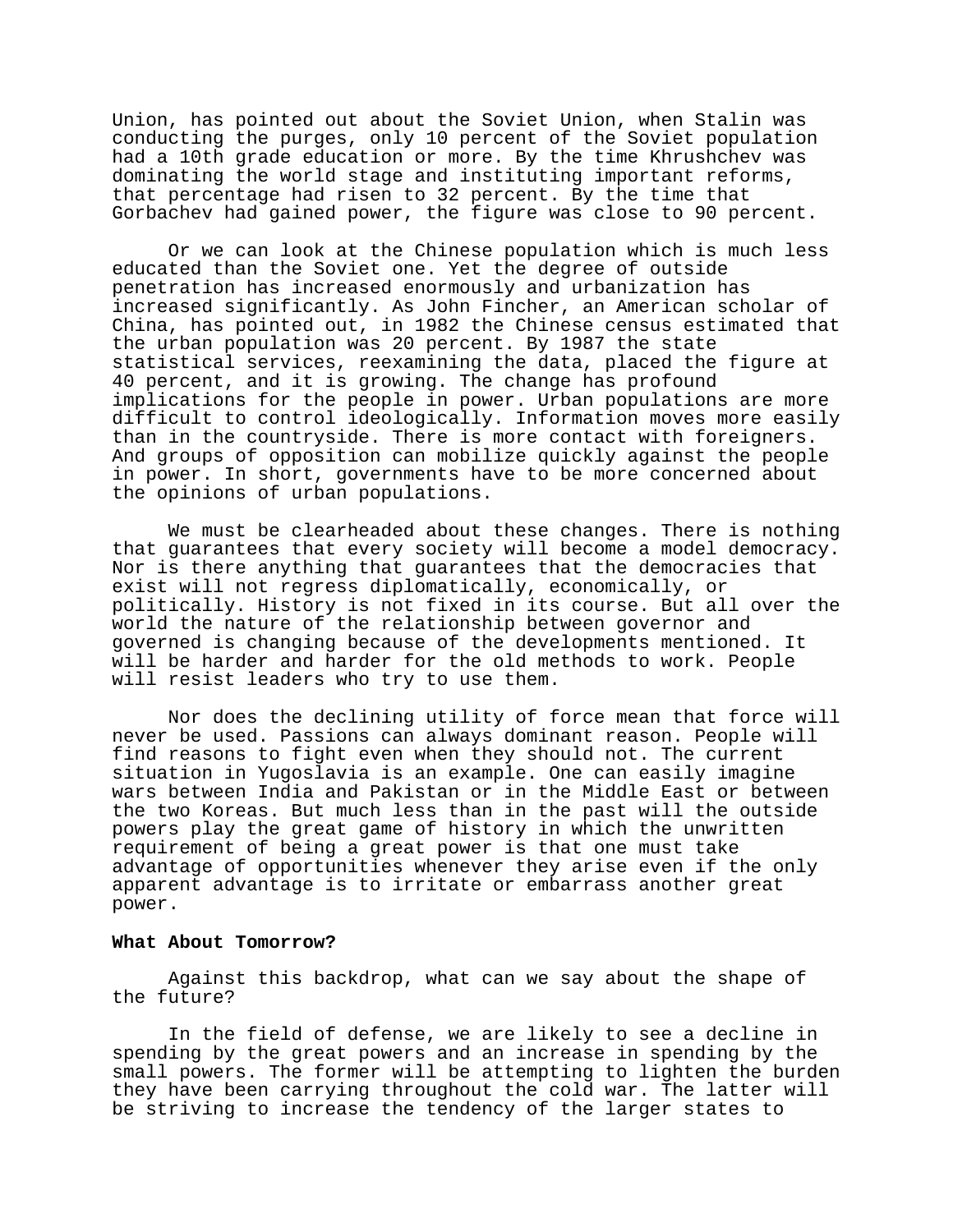pause before threatening the smaller powers. The great powers will not like the pattern of defense spending by the smaller states but, except in the field of weapons of mass destruction, their own national interest will not be sufficiently affected for them to take decisive action. In particular, they will want the export orders. Many smaller states will seek enhanced defense capabilities for internal reasons.

The United States and Russia are likely to move cautiously toward the concept of a minimum deterrent and no first use of nuclear weapons. Long before the START agreement, expert studies in the United States were concluding that in the new circumstances there is no reason for the United States to have more than approximately 3000 warheads, even allowing a very large measure of insurance needed for defective rockets. Three thousand warheads would permit coverage of all reasonable targets and would permit a credible second strike. Now it seems inevitable that pressure will develop to cut even further. U.S. Government studies have suggested a force as small as a few hundred warheads would be adequate; some arms control experts now believe even a nonnuclear world is possible as precision weapons increasingly give military planners options they never had.

As the superpowers begin to reduce their arsenals, pressure will mount on the other major nuclear powers to join the arms control negotiations. It may become possible to put a cap on the nuclear arms race, and once it is there, it may be more likely that the world will be able to limit the number of nuclear powers.

As this process continues, the nuclear powers will have a much stronger interest in cooperating with one another to prevent nuclear proliferation. One can expect to see, therefore, much more coordinated effort by the nuclear powers to pressure the nonnuclear powers to remain so. In this regard, there will be a third attempt at collective security in this century with the focus on weapons of mass destruction.

We can expect the role of the United Nations in world affairs to grow. International law has been employed in the past more as a justification for policies already decided for other reasons rather than as a guide to policy while it is being shaped. But this approach will change and international law will grow in importance.

In international affairs geoeconomics will begin to vie with geopolitics for importance. This will also increase the role of international institutions and will have profound implications for the role of the various regions of the world. In theory, Europe should become the world's powerhouse, with Germany united and the European Community breaking down trade barriers. But unless Europe can find a way to integrate Eastern Europe and the former Soviet Union into the European system politically and economically, Europe will find its political energies diverted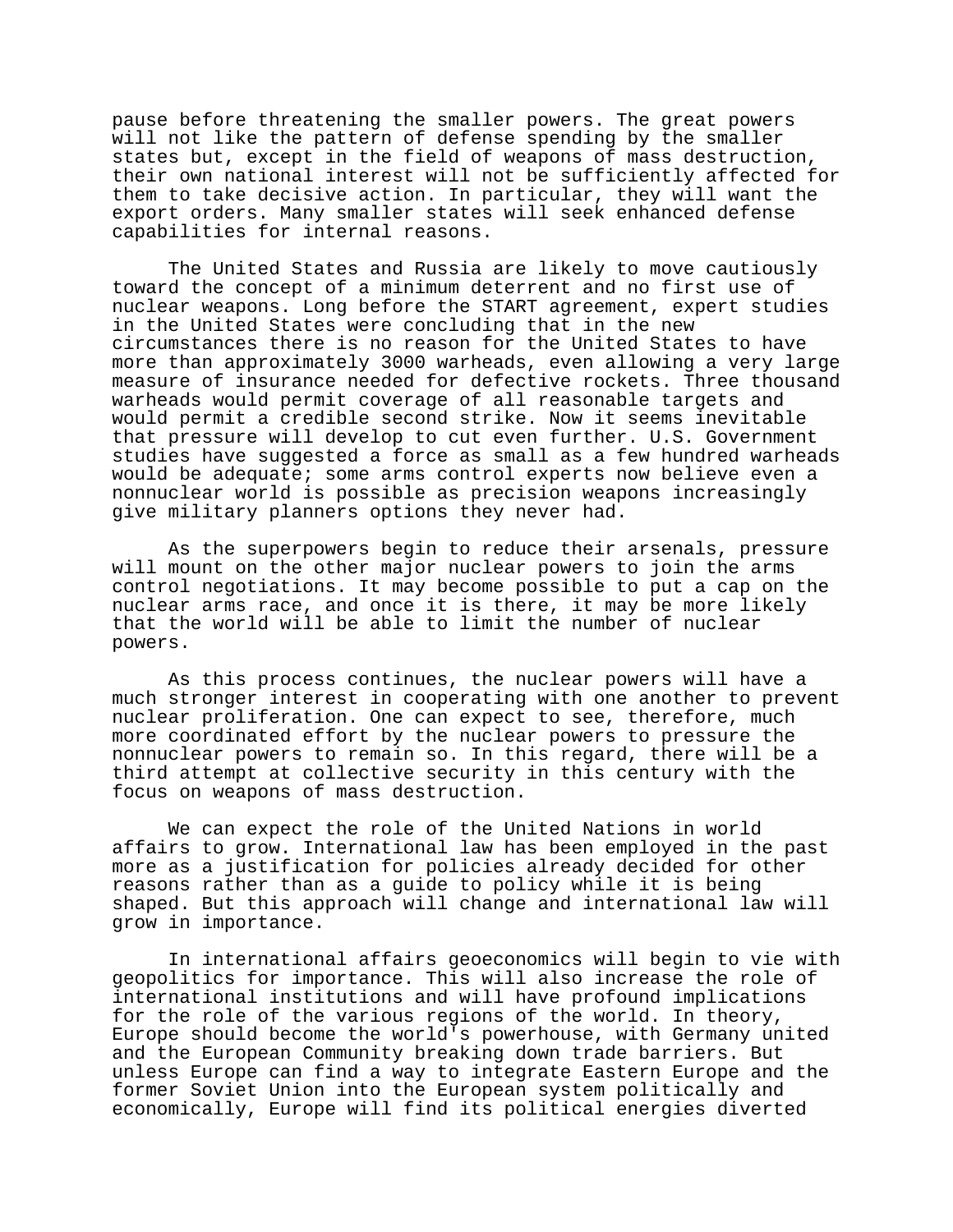and its finances drained. It will suffer in the competition with the United States or Asia. And in this competition because the United States seems to have so much trouble addressing its domestic affairs, it is a safe prediction that Asia will continue to make gains over other regions in the world.

I am talking about the next 20 years. It is possible that China could disrupt this optimistic outlook for Asia by developing into a major international military power over the next quarter century. Its demographic size permits this. If its economy continues to grow at the current rapid pace and the rest of the world does not succeed in integrating China into the world system successfully and peacefully, China is more likely than any other major state to pose a challenge to international stability. This is one reason why the principal task of the international community in the coming years is to find ways to include China in the international system that is developing. It must not be allowed to isolate itself.

If the role of economics continues to grow, then the importance of Asia in world affairs can be expected to increase steadily. This area already has several of the world's most successful economies. China, North Korea, and Vietnam seem poised to join and to give a fillip to the region's economy that most other areas of the world will lack. Ironically, the European Communist states are disadvantaged compared to the Asian Communist states precisely because the former are more advanced and have a large, antiquated industrial infrastructure that is hard to discard quickly. Paradoxically, Asian Communist states may be in a position to industrialize more quickly because they are further behind.

If security concerns continue to decline in importance, the bargaining power of the United States in Asia will steadily decrease. The United States will need the area as a source of capital, yet its main trading currency, its role in the region's defense, will be depreciated. Throughout the world we are likely to see a struggle between finance and trade. The former is increasingly globalized, and the latter is becoming regionalized. Despite trends of a universal trading system, it seems likely that the world will move increasingly into trading blocks. The United States is moving to put into place the possibility of such a system in its hemisphere. Europe will be driven by political concerns to create such a bloc in Europe. Otherwise it will fear social disorder in Eastern Europe and a flood of refugees westward. Meanwhile, this year, for the first time since the end of World War II, Japan's trade with Asia will be greater than its trade with the United States. In other words, national interest and natural forces are dividing the world up into major trading blocs. These trends will be difficult to reverse. They can be managed, and in this regard the globalization of finance should soften somewhat the effects of creating trading blocs. The United States, for example, will need Asian capital too much to take too many counterproductive measures in the field of trade. Asia needs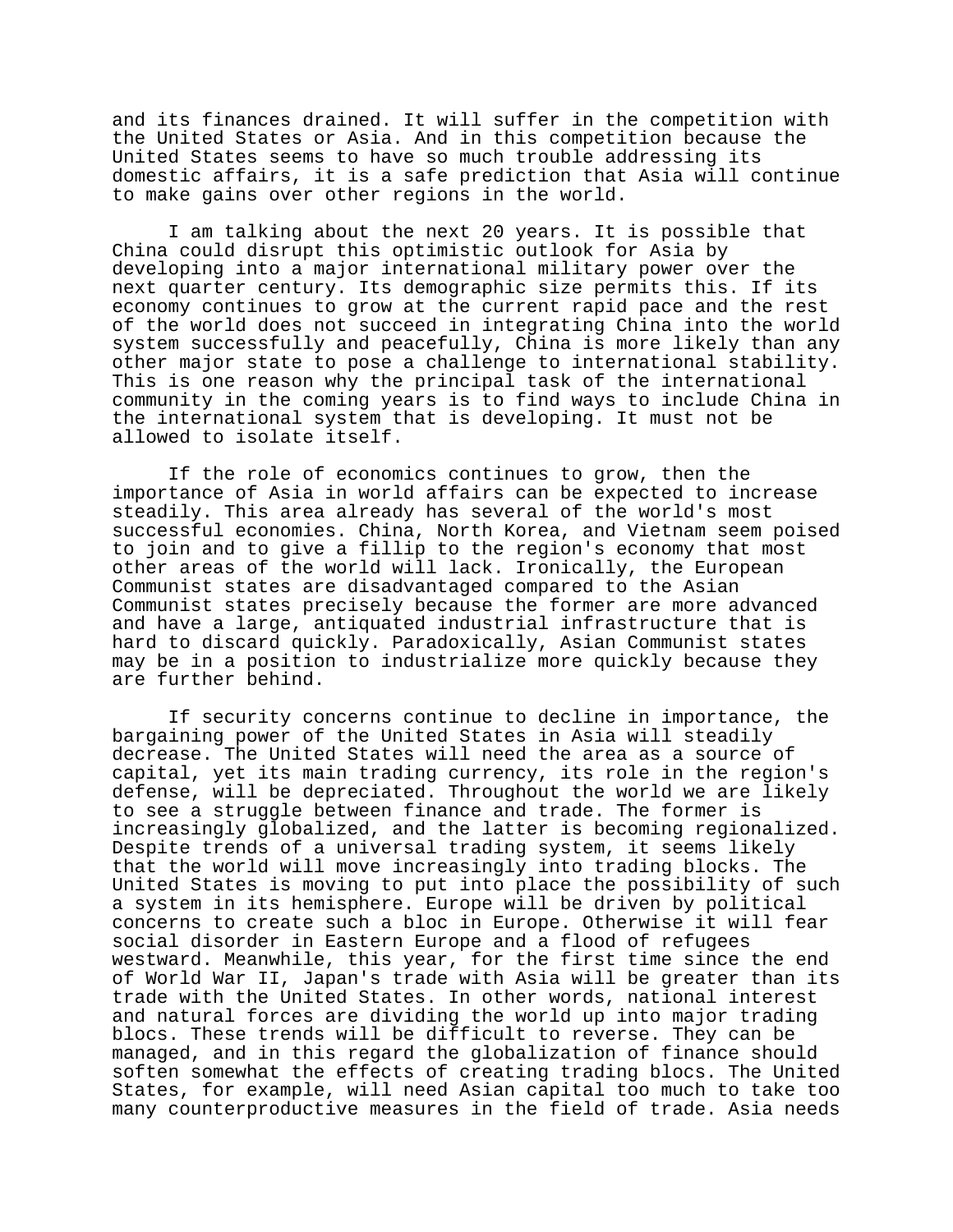the U.S. market too much to place too many onerous conditions on U.S. access to Asian capital.

Politically, the trend of the coming 20 years will be for power to flow away from the central government both down and up. For the last 150 years technology and economic development favored the nation state. Rail lines and air nets pulled countries together. Radio stations propagated a single form of the dominant language. The costs of communication were so high that there were limited radio and television channels so that only the dominant political forces could make use of them. The prevailing patterns of economic development also favored centralization. Economies of scale favored large firms, which created national networks of suppliers and distributors. Demands for protection from natural or economic disaster also favored the creation of the nation state.

But now technology has moved to the point where it is weakening the nation state. Communications are an example. The real cost of hardware has decreased steadily over four decades by an average of 20 percent, according to a study recently completed by Sheldon Annis, a senior research associate at the Overseas Development Council. A meter of optic fiber cable cost \$3.50 in 1972 but only \$.25 today. Instead of a few limited TV channels, which the central government can easily control, cable TV opens up hundreds of channels.

International travel and trade are breaking down barriers. The international elite is still only a small portion of any national population, but it is extremely important and growing in size.

Knowledge industries appear to be the wave of the future, and they are less prone to centralization. Indeed, the model of the new form of economic development is Silicon Valley, where individual entrepreneurs proliferate firms like mushrooms, each attempting to provide an innovation the other has not yet mastered. Recent news articles about the rise of a new technological center in India, Bangalore, suggest the future. The center of the Indian atomic energy industry, Bangalore has engineers who provide at \$500 a month services that cost \$15,000 a month in Silicon Valley. American firms are pouring investment into Bangalore, and it is now easier to call New York from an office in Bangalore than it is to telephone a colleague across town. The global net there has become tighter than the local net.

In such a world the ability of the state to control economic activity at the national level seems to be steadily declining. When Francois Mitterrand won the presidency of France the first time, he ran on a platform of reducing unemployment. He soon found that the state of France lacked the tools to carry out such a program because of its membership in the Common Market. Two years into his term he was forced to choose between his promises to the French people and French membership in the Common Market.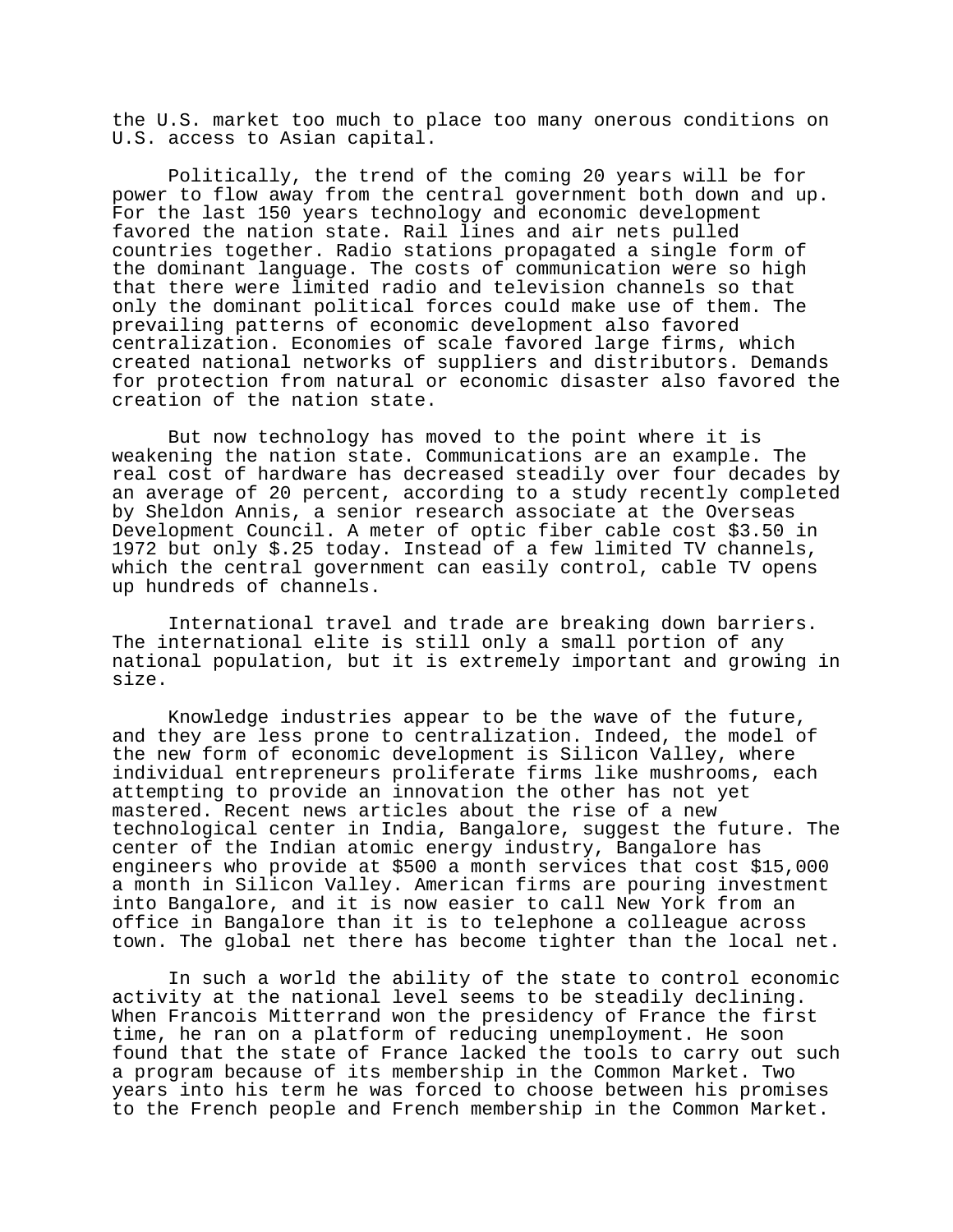He fired several members of his cabinet and chose the Common Market.

Even a dominant economic power like the United States finds that its fate is increasingly in the hands of others. Western Europe, Japan, and Canada now account for 60 percent of U.S. exports. During the period 1987-91 roughly 50 percent of U.S. real growth reflected the expansion of exports. Export growth equaled virtually all of real GDP growth in 1990 and cut the 1991 decline in growth by one third.

The Clinton program cannot succeed unless Europe, Japan, and Canada continue to import U.S. products at high rates. For that reason the much lower growth rates the OECD projects for Western Europe, Japan, and Canada in the coming 2 years are therefore very bad news for the Clinton administration. It is unlikely that the new president can carry out his campaign promises in the economic field unless he has cooperation from Western Europe and Japan.

What will be the role of Asia in this new world? The question is critical because so many of the world's most dynamic economies can be found there. At this point we can only advance possibilities. We probably will move much more decisively from the Eurocentric world we have known for the last 100 years. European civilization is not spent. Indeed, what we call world civilization is in large measure the globalization of European civilization. But Europe now has competitors, and these are likely to become stronger rather than weaker. Most of these new competitors are in Asia.

But for Asia to play a larger geopolitical role it must take a number of key steps. It must develop a security order that includes the United States but is not so dependent on it. Asia must build on elements within the region. The United States has been very resistant to any talk of changes in the security status quo in Asia. But this seems a very shortsighted view. It is important that Asian states begin talking to one another more openly, in more detail about the security issues that trouble them. Although the future of Asia in the coming decades looks bright, security disputes could derail economic and social progress in the region. An eruption of conflict in Korea or skirmishes over the Spratly Islands or an arms race triggered by misunderstandings--any or all are possibilities. Indeed, between 1980 and 1988 Japan increased its defense spending by 46 percent, India and South Korea by 63 percent, and Taiwan by 42 percent in 1988 prices and exchange rates. Asia needs a forum in which structured dialogue can take place among the major players--the United States, Russia, China, including Taiwan, ASEAN, ANZUS and Korea. Whether it would deserve the label CSCA is immaterial. The forum is needed so that Asia can begin to develop common understandings on how the current status quo, which is too dependent on the U.S. presence, can begin to evolve in a way that does not threaten the security of anyone. In this regard, Asian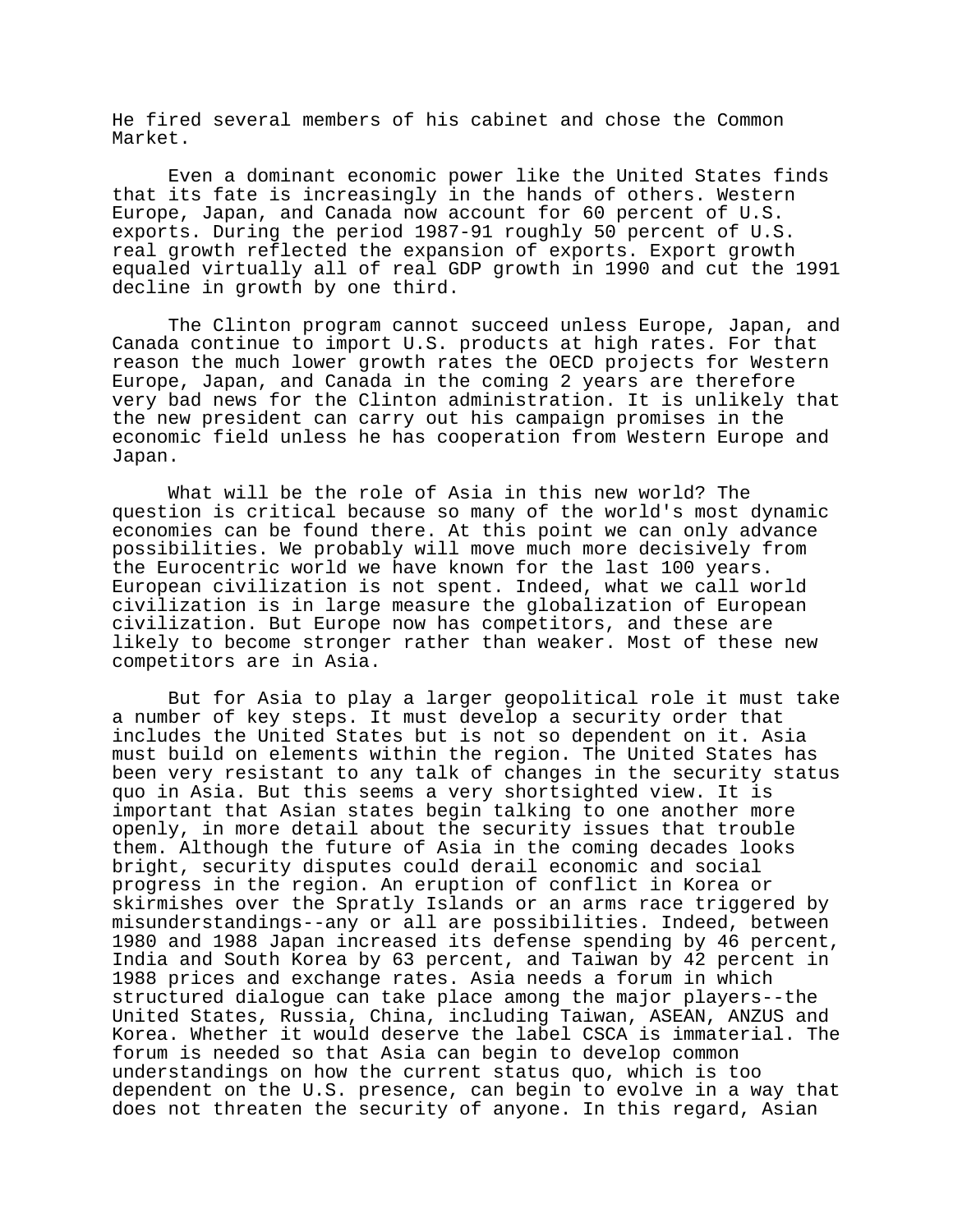states must thicken the patterns of regional cooperation and involve all governments in the region, including the Communist countries. It must heed American notes of caution, but it must not allow its policy to be dictated from Washington.

The region will not be stable or able to play the role that is naturally its own if there is not growing respect for democracy and human rights. Progress has been made, but if Asia is to have the vitality that is so necessary for the next stage of economic development, it must convince individuals that their rights will be protected within Asian states.

Finally, as the task for the coming 20 years, the Pacific region has three priorities: It must find ways to harness constructively Japanese dynamism, fulfill Chinese potential, and limit American retrenchment. If these tasks can be handled successfully, the people of this part of the world can look forward to many years of peace and prosperity along with global leadership.

In every region of the world the United States will be present but decreasingly dominant. America's "unipolar moment," which some saw at the end of the Gulf War, will prove to be extremely brief. Power will continue to become more evenly distributed as America's military dominance recedes and as others' economic performance improves. Such trends need not disturb us too much as long as America remains an important world power, and prudent retrenchment does not become foolish retreat. The test of leadership in Washington will be to manage one without calling forth the other.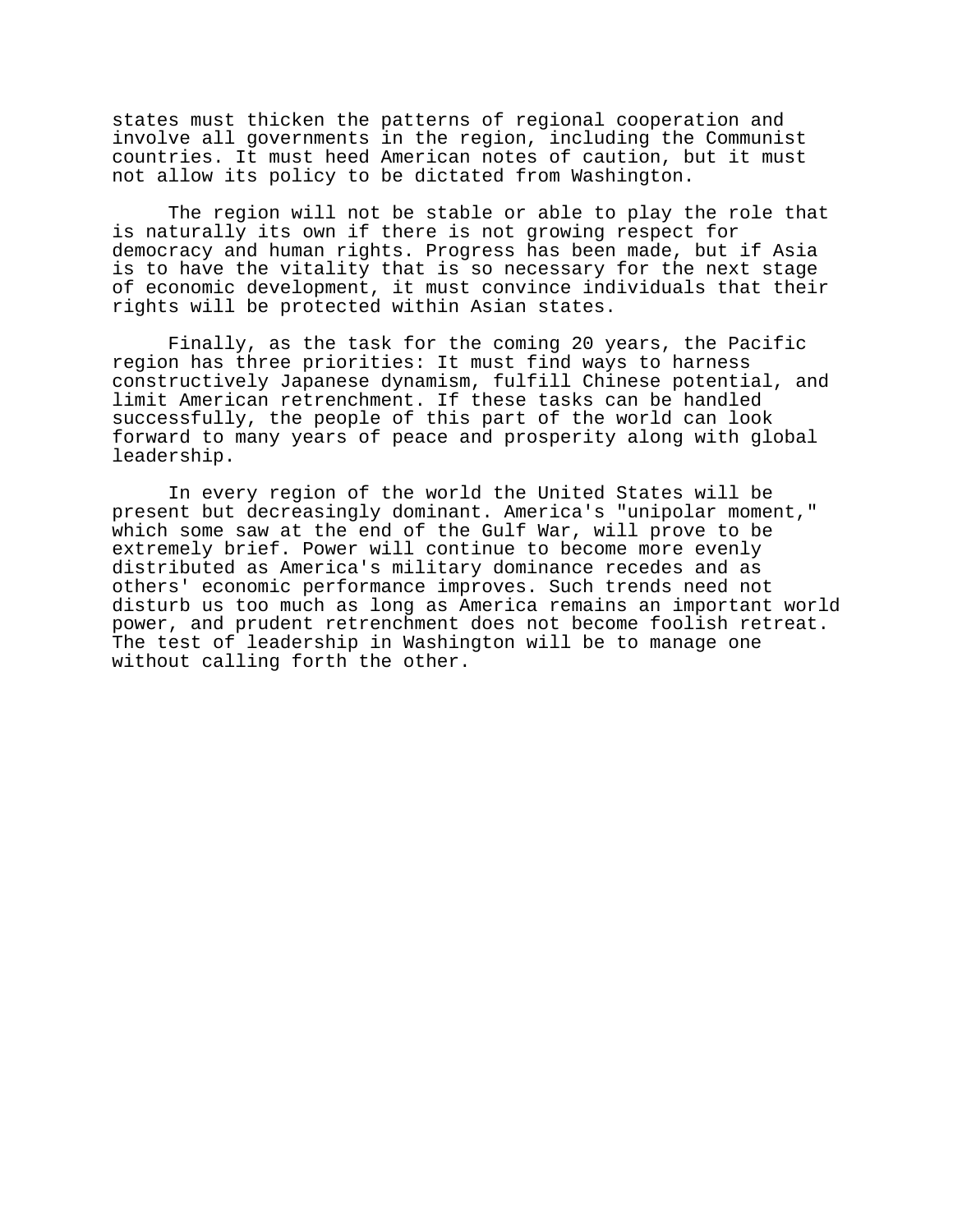#### **REEXAMINING NATIONAL STRATEGY**

William G. Hyland

### **Introduction**.

America is redefining itself. A new generation is taking over the White House, and the national focus has shifted from foreign policy to domestic issues. At the same time, the end of cold war has also liberated foreign policy. New issues and new priorities are inevitable, but a new consensus on foreign affairs has yet to take shape.

The United States has no broad international strategy. Rather it pursues a collection of policies; some are left over from the cold war, and some are relatively new.

The foreign policy agenda is far less dangerous and in most respects easier to deal with than the agenda that confronted Mr. Clinton's predecessors. Nowhere are American vital interests under attack, or even seriously threatened. The United States in 1993 is able to deter any conceivable attack, and to deal with any conceivable threat to its national security. Its international position is probably better now than at any time since 1920. Of course, attaining this unique position has been quite costly, and has contributed to America's burgeoning economic and social problems. This, of course, is one reason why Governor Clinton was elected: not to solve the world's ills, but to apply his laser-like concentration on America's ills.

One of the virtues of the end of the cold war is that the new president, unlike his predecessors, is free to reexamine the long-term interests of the United States in more propitious circumstances than at any time since Pearl Harbor. The new administration, if it chooses, can even reexamine a series of major security issues that heretofore have been sacrosanct.

America's role in the so-called new world order is still not clearly defined. Many observers believe the new world order is primarily an American responsibility. In the summer of 1991, President Bush said that "Our responsibility remains not only to protect our citizens and our interests but also to help create a new world in which our fundamental ideals not only survive but flourish." This comes fairly close to remaking the world in our own image.

It is not enough simply to invoke or rely on slogans about America's responsibilities. It would be a tragedy if the first post-cold war president sought refuge in reshaping the past. The best service President Clinton can provide the nation is to force an examination of the longer term national interest of the United States, measured against the new international landscape. Why the United States should want to bear the primary burden for creating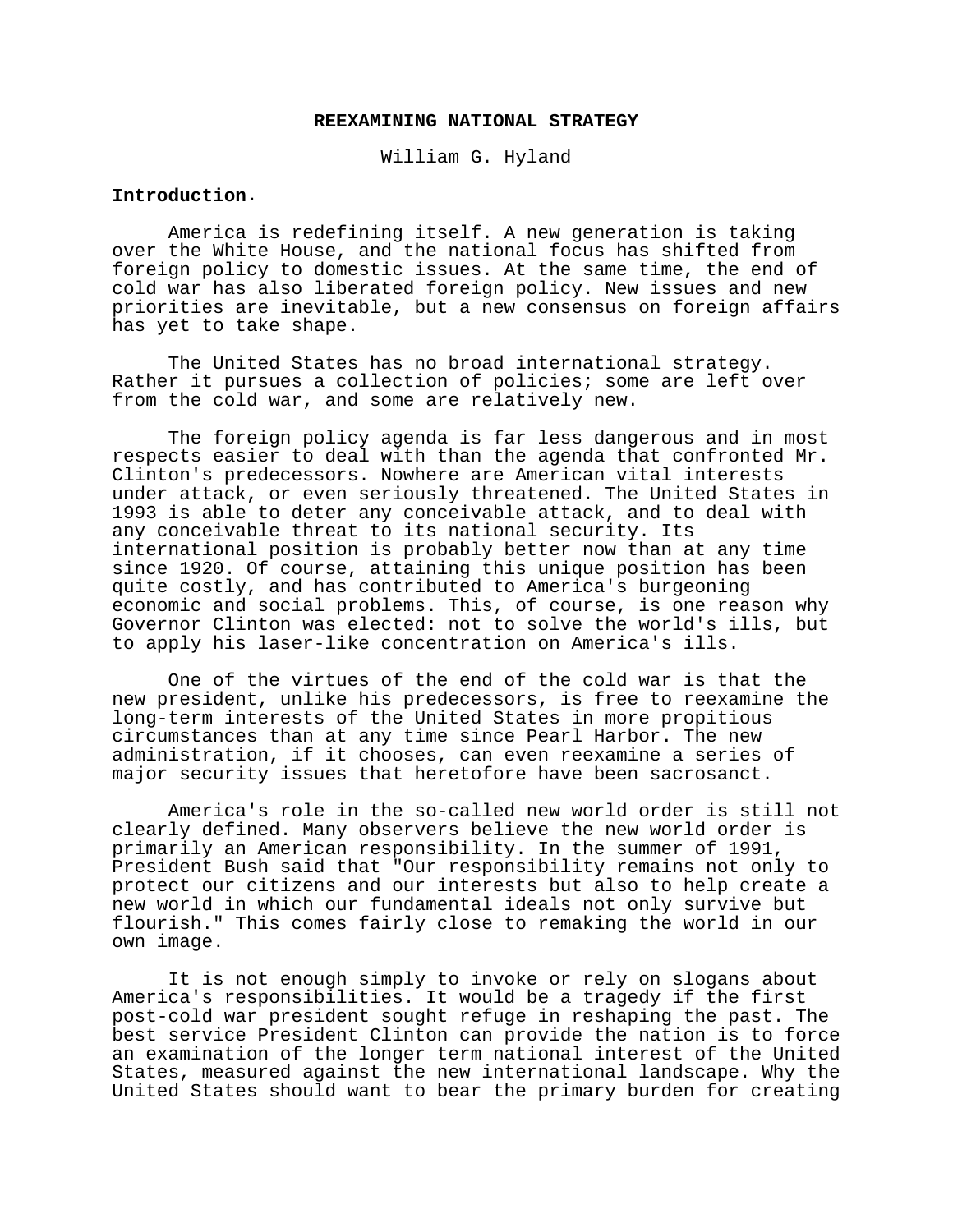a new world order is not clear in light of its internal problems.

In any case, the first term for President Clinton is likely to be a transitional period, if only because it is clearly a transitional era in the history of international politics. After 50 years of war and cold war, it will take at least 4 years, and probably more, to work out the so-called new world order.

#### **The New Agenda**.

Economics. There is much talk about the changes brought by the end of the cold war. The change most remarked on is the "new" primacy of economics. The current conventional wisdom is that economics will replace geopolitics. The dreary litany of American economic ills is familiar: deficits, underinvestment, lack of competitiveness, etc. During the election campaign, candidate Clinton went so far as to proclaim: "In this new era our first foreign priority and our domestic priority are one and the same: reviving our economy."

In a broad sense this is a truism: a country cannot conduct a strong foreign policy based on a weak economy or a weak society. And a misguided foreign policy can indeed weaken a nation's economy and its social fabric. This nexus led some in the past decade to speculate that America had entered a period of strategic decline, brought on by "imperial overstretch." Others stoutly refuted this notion, insisting that America was still "bound to lead." The unexpected collapse of the Communist structures in the USSR and Eastern Europe left this debate suspended, but unresolved.

It will have to be revisited; perhaps not in the stark terms of "imperial decline," but in the more practical terms of what a nation with limited resources needs to do, and what it can do. In the past the American national interest was supported by a massive dose of resources from the Marshall plan through the Reagan military buildup. Those days are past: a national security crisis of cold war magnitude is not likely, at least for a decade. But if by chance a serious security crisis were to arise, the means available to deal with it will, for same period, be sharply constrained. We are back to Walter Lippmann's admonition that a nation's ambitions must match it resources, including some reserve.

In the Iraq crisis, for example, the United States undertook a major military campaign, as the leader of an international coalition. The effort was quite costly; so costly, in fact, that we proceeded to "beg" for assistance, to such a degree that in the end the operation even turned a "profit." This was a disgraceful display for a superpower, but nevertheless symptomatic.

In plain terms, America can no longer do whatever if wants;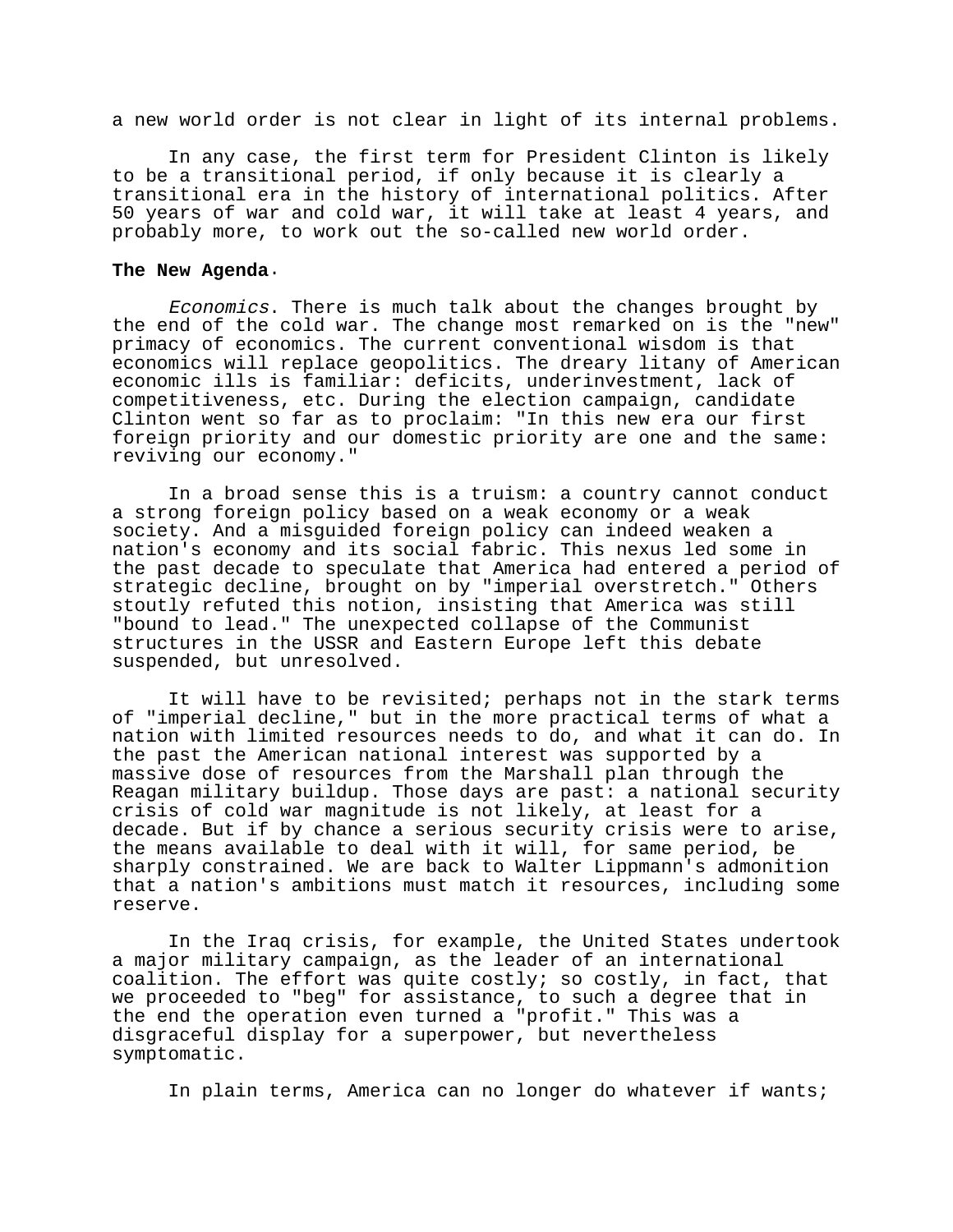even if it is the only superpower. This is a major strategic change, and its implications pervade all other issues. Specifically it requires a rethinking of America's foreign commitments, setting more precise priorities among them, a reformulation of military strategy and on that basis restructuring the shape and size of our armed forces.

Beyond the basic question of resource allocation, the most immediate economic security issues involve trade and competitiveness. America has never had free trade. This pristine doctrine exists only in theory. America's real policy has been managed trade. The new dimension is whether even a rough international system can be maintained in the face of pressures for regionalization and protectionism.

The decline of America's trading position has led to a new growing belligerence toward our trading partners, and to a revival of protectionism. The Bush and early Clinton administrations have displayed an unusual aggressiveness. Indeed, the Clinton officials sound even more bombastic on trade issues. The new trade negotiator in the Clinton administration said recently, "The days when we could subordinate our economic interests to foreign policy or defense concerns are long past. " This may be cheap tactics to create negotiating leverage, but the frustrations with America's declining position may be leading to a growing insularity.

A significant portent is the North American Free Trade Association (NAFTA). This is surely not free trade, nor is it international in its design. Indeed, it is based on a regional discrimination, as is the European Economic Community (EC). It is even justified as a counterweight to the EC, and the EC's response has been to reinforce its own insularity. This conflict occurs at a time when the prospects for the GATT are not particularly bright.

In a world in which the overriding common security interests of the cold war have dissipated, the emergence of large trading blocs can only accelerate international fragmentation. NAFTA thus runs counter to geopolitical efforts at the U.N. and elsewhere to create new broader international coalition and a new international consensus. Is the development of regional economic blocs a trend this country wishes to strengthen?

A case can be made for moving toward a Western Hemisphere political-economic zone, a sort of modern version of the Monroe Doctrine. If the United States itself is evolving toward a society with a strong Latin element, then such a foreign policy might seem more rational than more Eurocentrism. But if so, it has yet to be articulated or thought through. Meanwhile, our trade policies contribute to international fragmentation.

Democracy. The end of the cold war is frequently portrayed as a golden opportunity to provide stronger support for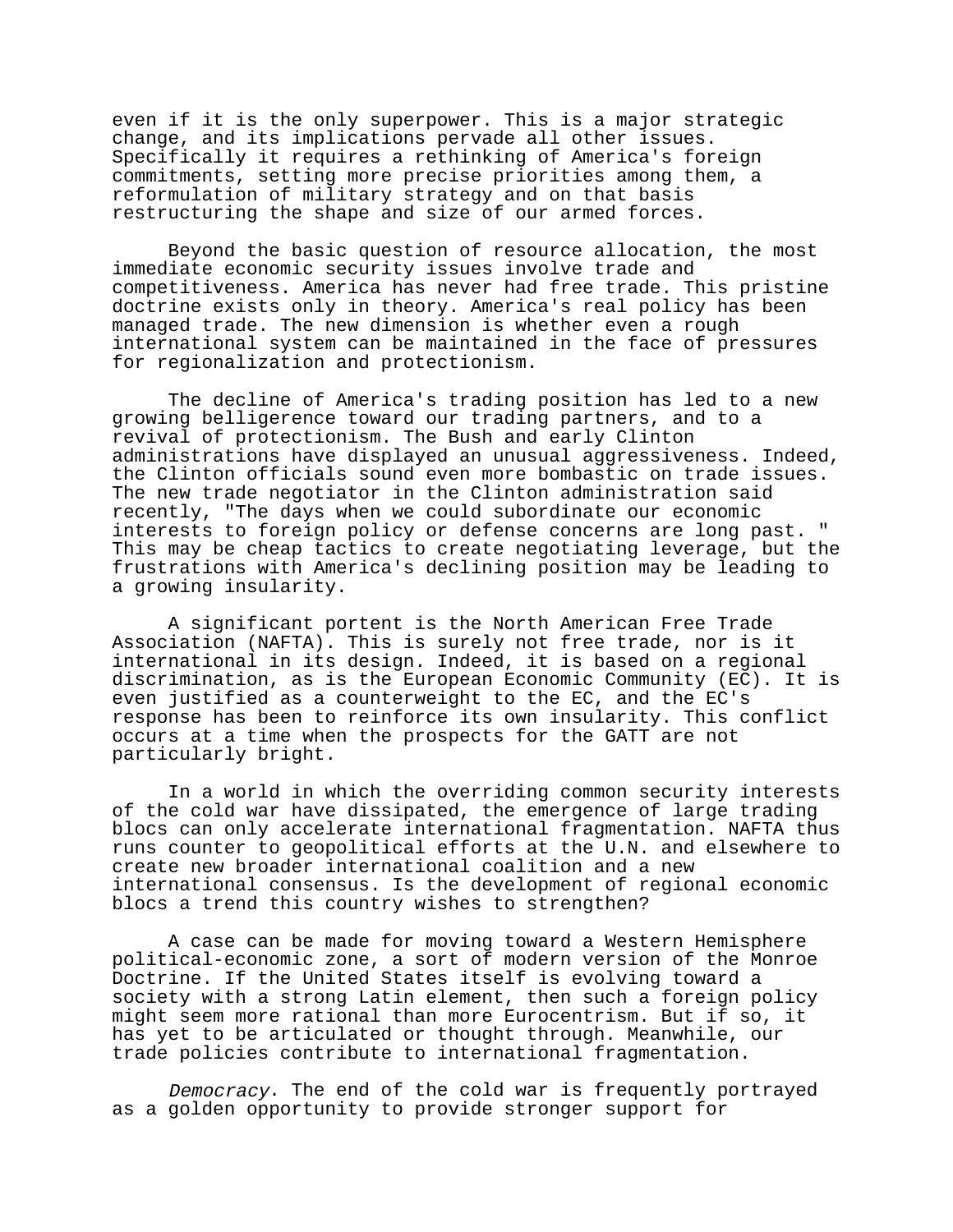democracies. Candidate Clinton called for a "pro-democracy foreign policy," charging that Bush embraced stability at the expense of democracy. This reflects an age-old debate in America, starting with Jefferson and Hamilton: whether the United States should conduct its foreign policy to advance certain liberal goals abroad, or be content, as John Quincy Adams advised, not to go abroad searching for monsters to slay. The current issue, however, is not realpolitik versus idealism. There has always been a broad consensus in the United States that America should use its influence and weight to promote democratic practices. The core issues have always been how, when and where.

At this practical level the consensus breaks down. For example, should the United States intervene in Haiti? It is a prime challenge in an area in close proximity. The elected government was overthrown. The United States has applied economic sanctions, but there the matter has rested. What message can be derived from this record?

Or, to take a different example, what is the democratic rationale for supporting Saudi Arabia or Kuwait? The answer, of course, is the national interest defined in terms of security. Our intervention in DESERT STORM was aimed at preventing Iraqi domination of the Arabian peninsula, the Persian Gulf and the international oil market. In other words power politics, not idealism.

Ironically, despite the obvious but cold-blooded rationale for DESERT STORM, the sweeping military victory has led to a revival of old liberal internationalism, i.e., it was a victory over aggression and an example of the new collective security. Thus, some overtones of Wilsonianism are creeping back into American policy. Recently, a group of American notables, assembled by the Carnegie Endowment for Peace, offered advice to the new administration; its report concluded: "we are free to move" away from a peace that rests on a balance of terror between two armed camps **toward a peace based on trust and shared interests**." (emphasis added). As was the case for Wilson, the practical result of such a revitalization of liberal doctrines, such as international "trust," will be that the gap between rhetoric and action will increase, thus creating a new crisis of credibility. This has been already evident in the reluctance to intervene with force in Bosnia. Clearly, "shared interests" have not been found. Unless a more realistic attitude is adopted in Washington, the United States will find itself embarked on endless crusades to make the world safe for democracy.

This focus on democracy also ignores, or conflicts with what is probably the strongest new trend--nationalism, both in its old- fashioned European version as evident in the Balkans, and in its religious manifestation, evident in Muslim fundamentalism. Those who argue that the purpose of American policy is to safeguard democracies and democratic practices, also have to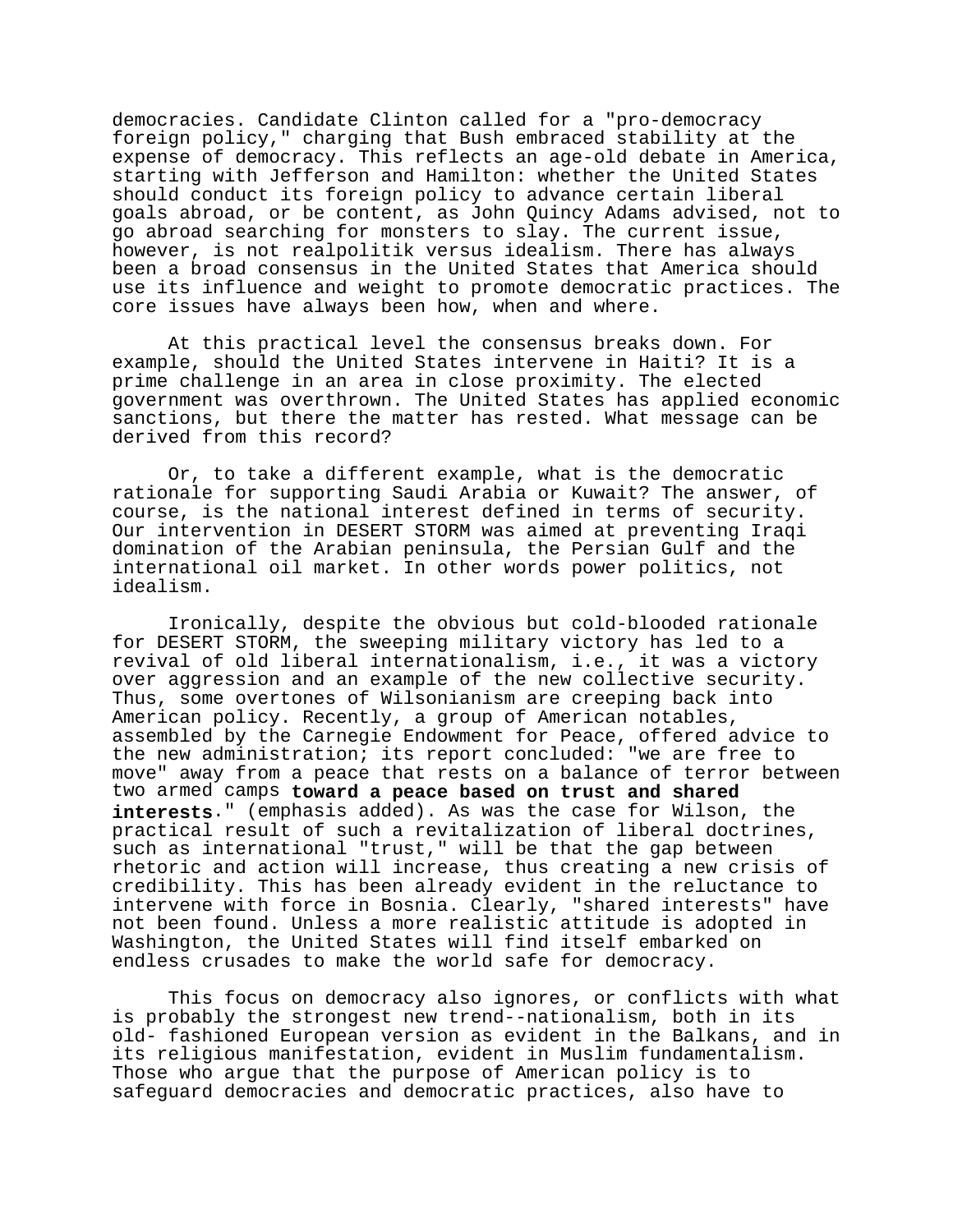confront its handmaiden--self determination.

This principle immediately complicates the effort to support democracy. Do the Serbs in Bosnia have any right to an independent existence? If so, do they have the right to fight for their independence? Is the United States obligated to support, with military means if necessary, self-determination? Or does it have an obligation to support the territorial integrity of a state such as Bosnia? How would such principles be applied in the former Soviet Union?

One ominous by-product of the Bosnian debate is the emergence of a "nascent" doctrine that claims America has an obligation to protect ethnic minorities. Thus William Safire in The New York Times arqued that: "Collective security is no longer limited to defending national borders; a nascent understanding grows that ethnic minorities are entitled to international protection." Rather than adopting such broad principles of Wilsonianism, the United States would be better served by a pragmatic approach: examining the issues created by the resurgence of nationalism on a case-by-case basis.

A related issue arises from the Iraq crisis. What is the American interest in this region? While there is no reason to conciliate Saddam, Iraq does illustrate the kind of problem that the new administration will have to deal with. What are the longer term power relationships in the Gulf? Since the overthrow of the Shah, this has been an area in extreme turmoil. Iraq was a threat, but it has been reduced to more of an irritant. At the same time, the United States and the U.N. are virtually partitioning Iraq. Moreover, the coalition that opposed Iraq in DESERT STORM is breaking up, as do all coalitions when the common enemy is weakened. And more important, it is a good bet that 4 years from now the problem will be Iran--a potentially far stronger, more aggressive country. Iraq is manageable, a nuclear-armed Iran would be another story. In short, America needs to put the Iraqi crisis into a broader perspective: how to maintain a balance of power in the Gulf region.

Nonproliferation. The Iraq crisis bears on the third "new" issue that is in fact an old one: nonproliferation of nuclear weapons and longer range delivery systems. The shocking lesson of Iraq is how easy it was to obtain technology and to hide the various nuclear processes. Both the United States and the world community are in disarray on the issues related to nonproliferation. It cuts across many American departments, and many competing U.S. economic and strategic interests, including the much maligned Star Wars defense against third country attacks. It must be straightened out. The issue is how to stop proliferation? By closer monitoring and more intrusive inspection regimes. How would they be enforced? By economic sanctions or military intervention?

The U.N.'s involvement in the inspection of Iraq is a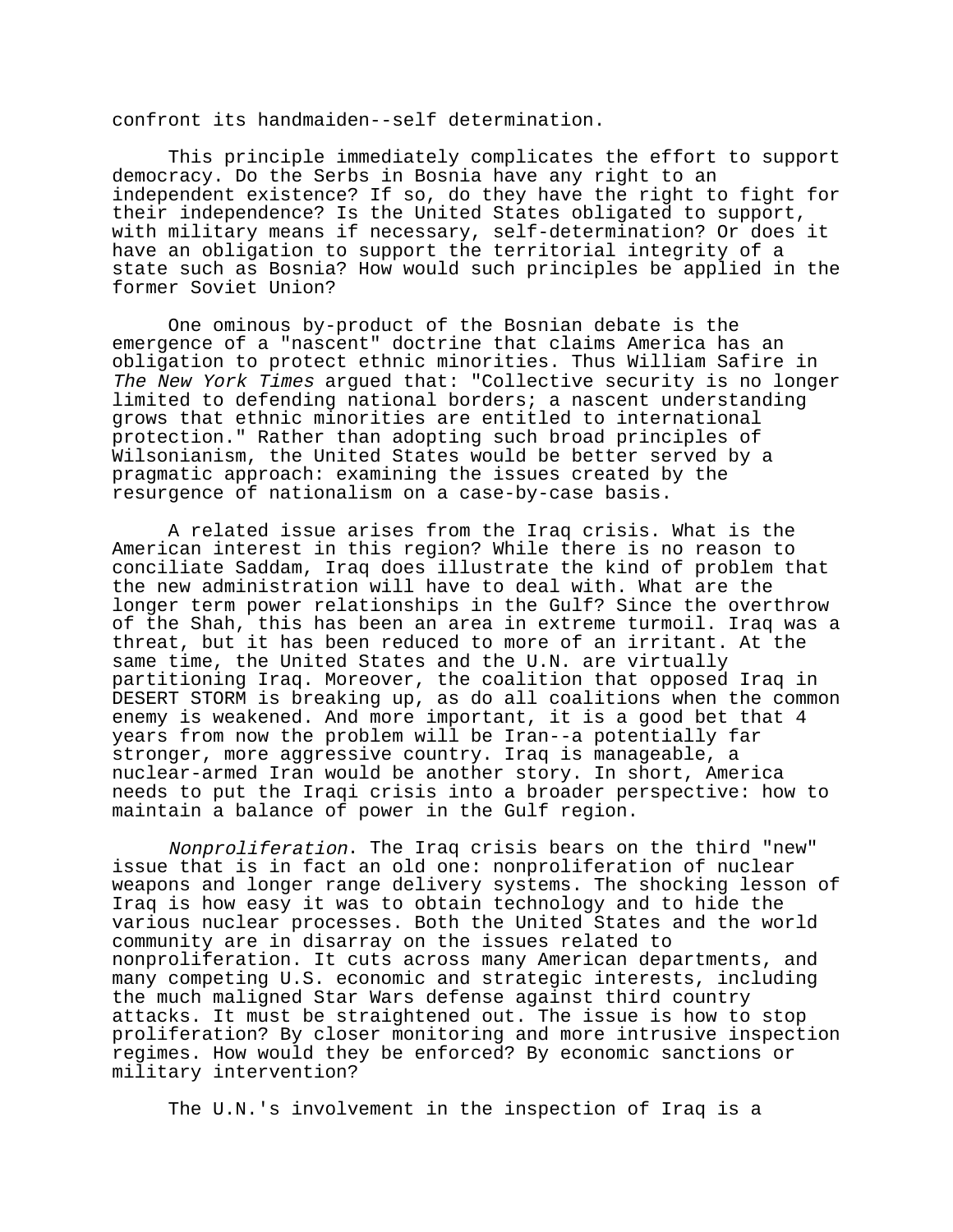valuable precedent, but such collectivity could turn into a limiting factor as well. As the DESERT STORM coalition breaks up, will the United States have to act alone? Will the United States be prepared to act against the wishes of the Security Council?

Nonproliferation concerns also impact specifically on geopolitics, namely our alignment with Pakistan. The deterioration in relations with Pakistan over nonproliferation has reached the point where America ought to consider switching our alignment to India. Supporting Pakistan in the name of regional balance no longer seems necessary with the Soviets out of Afghanistan; and the price of Pakistani support in the Muslim world is becoming too high if it means tolerating the proliferation of nuclear powers.

Other New Issues. Finally, a number of other "new" but important issues have been treated haphazardly, as far as their international dimension is concerned: refugees, population, and the environment. Many argue that the environment is the primary threat to the world. Others see the environment, as well as the other such issues, as simply another round in the conflict between the wealthy north and the impoverished south. Drugs are an example: there is no international consensus, mainly because the United States is affected far more than other countries. The United States finds itself virtually paying bribery for international cooperation. At the same time Washington is expected to make concessions in the name of the new environmentalism. The United States has thus far been more reluctant than other countries to act in support of a radical regime to control the international environment. The Clinton-Gore administration supposedly will lead to a change. But at what cost? Within this agenda there ought to be some trade-offs that serve American interest and not just sacrifices in the name of a new internationalism.

Underlying these newly emerging issues are the changes in the broad international structure. The U.N. has enjoyed a surprising revival. It is now closer to Roosevelt's original visions--world policemen formed by the Great Powers in the Security Council. But the Security Council does not reflect international reality. It does not reflect the real power structure, because it excludes key countries. Should the Security Council be expanded to include Japan and Germany? If so, why retain Britain and France as permanent members: why not a European and an Asian seat?

The next question is should there be a permanent peacekeeping force? If so would American troops serve under a non-American U.N. commander in combat? Would this be constitutional?

Is the current revival of the U.N. an aberration? It is likely, indeed almost certain, that the interests of the Great Powers will once again diverge? Sooner or later the United States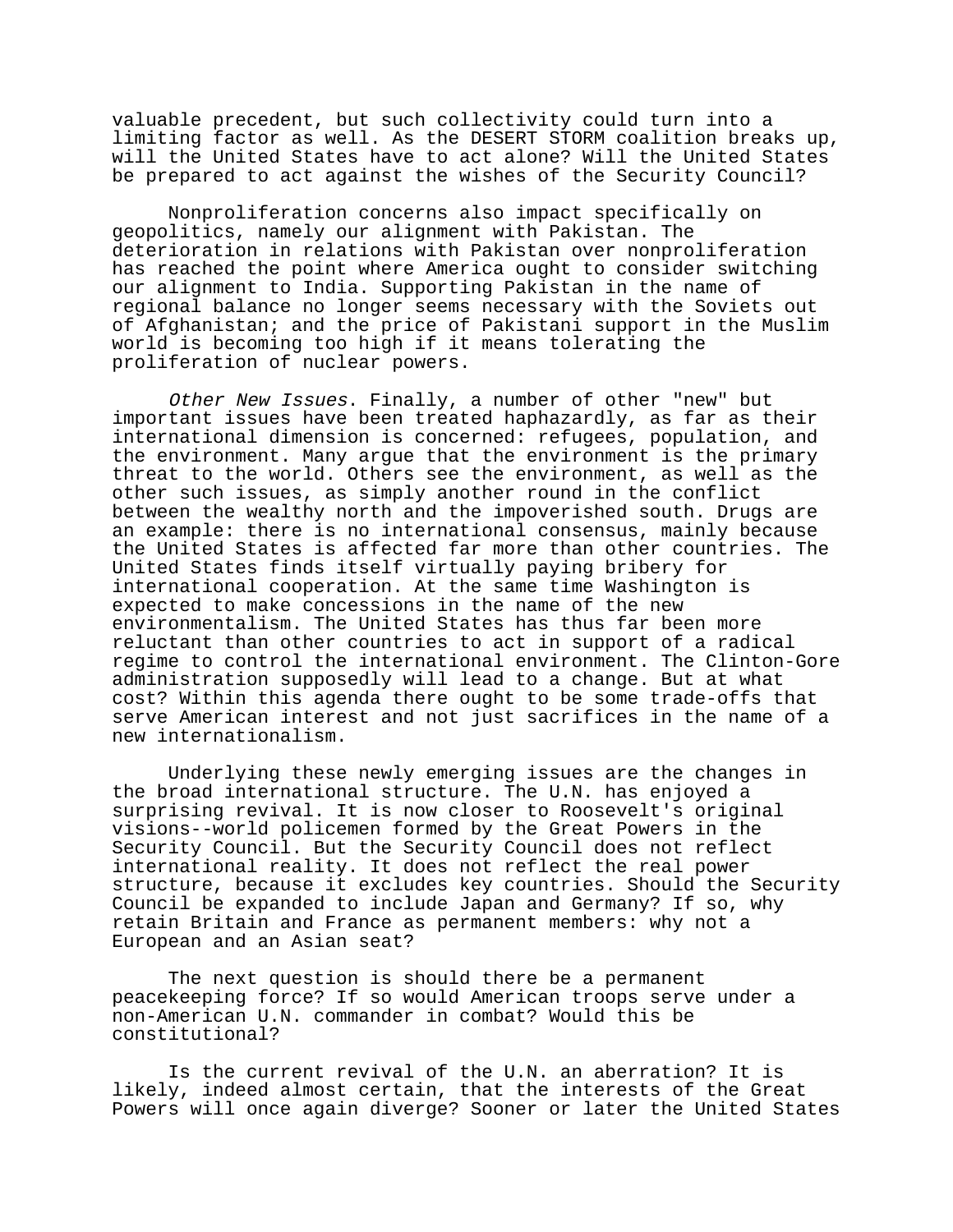will have to act against the desires of the U.N.

In short, much of what appears to be new, in the aftermath of the cold war, has not been thoroughly examined. Clearly there are conflicts between a national and an international approach to both specific issues and broad concepts. For America, the problem may be one of balance: the "new" agenda seems to call for an activist policy, at a time when other indicators suggest that the nation wishes to turn inward.

### **The Old Agenda**.

Turning now to the "old" agenda: during the cold war some of the major underlying geopolitical premises of American policy were (1) that the United States had global interests and responsibilities; (2) that to carry them out the alliance with Europe was necessary; the United States would provide the required military protection and Europe for its part should continue to unite; (3) that an alliance with Japan could be created based on common interests that would transcend the common threat; and (4) that Washington could and should maintain friendly relations with China, in the name of the balance of power, regardless of that country's internal organization.

These premises are questionable. True, the United States remains a global power, perhaps the only one. But most of its global responsibilities were a function of the cold war. The claim that these interests still require certain commitments abroad is questionable. It has been drastically undercut by the ease with which the United States withdrew from the Philippines. If there ever was a symbol of America's rise to global power it was the naval base at Subic Bay.

Thus far, however, there has been a reluctance to undertake a fundamental examination of the residual of requirements still necessary to protect our global interests as opposed to those situations that can be left to regional or local forces. Clearly, with the end of the cold war, such a reappraisal is in order. Surely some disengagement will be both possible and desirable.

The U.S. role as the world's leader or as a catalyst for international action is becoming a tired cliche. It is not persuasive to argue that because only the United States can accomplish certain missions, we should therefore undertake them. This line of reasoning is something of a fraud. Obviously, American leadership in practice is exercised selectively: thus, it has not been exercised in Burma or Cambodia, for obvious reasons; it was invoked assertively in the Gulf, but only after great hesitation in Somalia.

American leadership cannot be an end in itself, as it is currently portrayed. It was a result of several factors: the Communist challenge was perceived to be global, and the United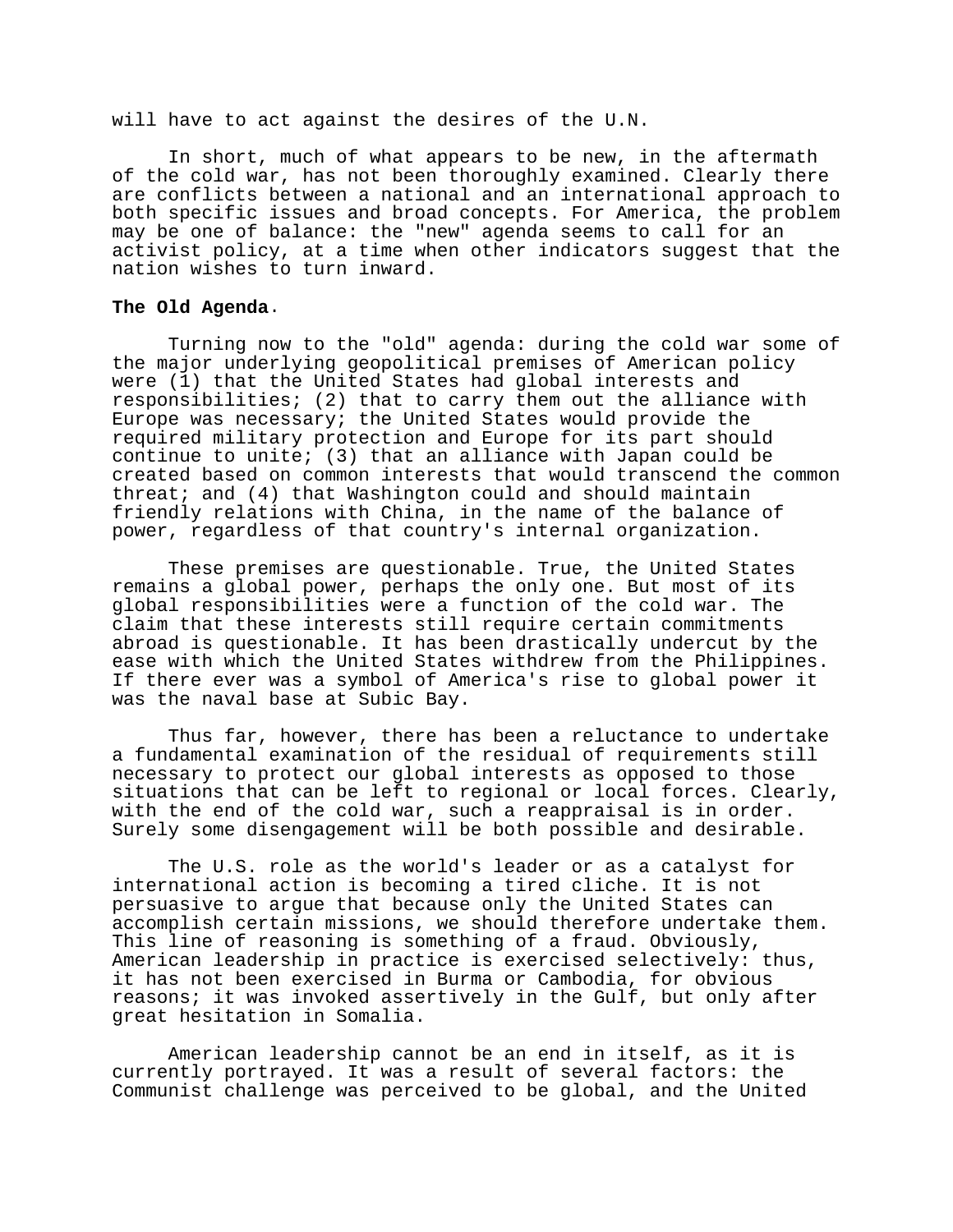States was the only global power; our allies were weak, their resources limited; our own resources were seemingly endless. And, above all, our vital interests were threatened. All of that is all changed.

Europe. American interests are clearest in Europe. There is no reason to abandon the alliance with Western Europe. But it is far less important than it was, and the United States should not make concessions, political or otherwise in the name of the alliance as such. The Europeans will have to do more for themselves, without American leadership or participation. The number of American ground troops ought to be reduced to a minimum.

Three stunning geopolitical changes in Europe overshadow all others at the end of the cold war: the emergence of Germany, the liberation of Eastern Europe (and breakup), and the severe weakening of the former Soviet Union. Few changes of such importance have occurred so quickly in peacetime.

The impact of the end of the cold war, however, is quite different from what we may have imagined. The rise of Germany and the decline of Russia has changed the balance of power, and as a consequence ended the dream of Monett's Europe. The old European Community was designed as a counterweight to the USSR; but it was not only based on the continuing division of Germany, some measure to limit German influence and power.

Now one of Europe's oldest issues is back: how to cope with German power? This question permeates any reexamination of the future of Europe or its military alliance with the United States. There is already some apprehension-- probably unjustified--over internal events in Germany. But after an interim period of consolidation after unification, the new Germany will inevitably assert its own interests: German unilateral action in recognizing Croatia and pressuring its European partners is a disconcerting example. It illustrates the potential geopolitical power of Germany in Central and Eastern Europe.

In any case, it seems clear that American influence in Europe is declining, whether we like it or not, and German influence is rising. American involvement in Europe will be thinner and weaker. Selective disengagement by both sides of the Atlantic has already begun.

Europe itself is in decline. The revival of nationalism threatens the concept of Europe. Maastricht is almost dead as a strategic plan. Indeed, it is no longer clear what is meant by Europe.

This creates a new dilemma for the United States. For 3 decades, Washington has supported the Europeans though the Europeans have often been irritating to America. After 30 years Europe has turned out to be weak and self-centered, the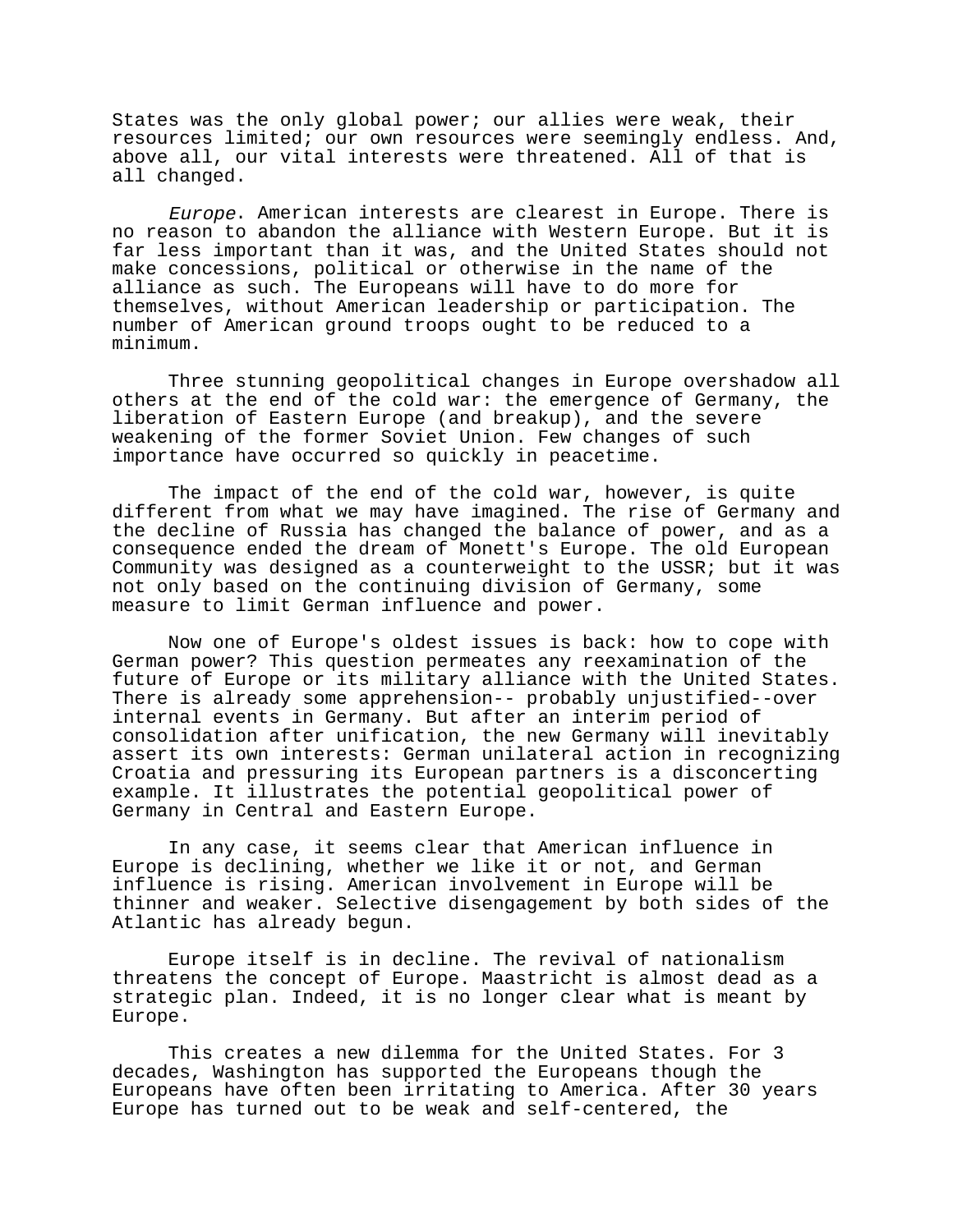beneficiary of American protection, unable to act on its own even on the continent itself. Now that a fundamental weakening is at hand, the failure of Europe threatens to create a power vacuum that only Germany can fill. America must be careful not to be used by Britain and France as a counterweight to Germany.

The weakening of Western Europe aggravates another real danger--the isolation of Eastern Europe. Instability there is already spreading in the breakdown of two post-Versailles states, Yugoslavia and Czechoslovakia. Further east in such areas as Georgia, Azerbaijan, and Moldova there is a similar disintegration. The new rump states are not likely to be viable units, either economically or politically. Further disintegration is thus probable, and therefore new conflicts. Even in those states where territorial integrity has been maintained, there is a danger that they will eventually be dominated by Germany, and thus become a potential source of conflict with Russia.

Russia. The future of Russia is still the most fundamental issue for this country; Russia still the only country capable of destroying the United States. Thus far, American policy has been improvised because the situation has been so volatile. The new president ought to devise a basic **political** strategy and stick to it, whatever the ups and downs of economic reform.

The new states of the former Soviet Union are in an evolutionary stage for which there is no historical precedent. After 70 years of Stalinist rule in which a strong central government maintained control, the region is divided into 15 separate entities of varying degrees of viability. Many areas are undergoing tremendous upheaval. It is likely that there will be turmoil in Russia as well as in the other new states throughout the next decade. The role of outside powers in this situation will be limited; they may have some influence, but barring military intervention it will not be decisive.

Given the disparate nature of the new states, it is difficult to define the effects on U.S. interests posed by the current situation. We need a more coherent analytical framework. Without such a policy framework, there is a danger of going from one fad to another.

Some insist, for example, that economic assistance should be the cutting edge of U.S. diplomacy toward the former Soviet Union. This is based in part on the fear that, if the West fails to help Yeltsin, Russia will face a threat from either the radical right or the radical left. For its part, America then will be subjected to another divisive debate over who lost Russia. There is a gap, however, between this rationale and what is actually happening in Russia. Nationalist forces are becoming stronger, and Yeltsin has accommodated them. If Yeltsin survives politically, it will be as a Russian nationalist. This ought to be a cause for caution.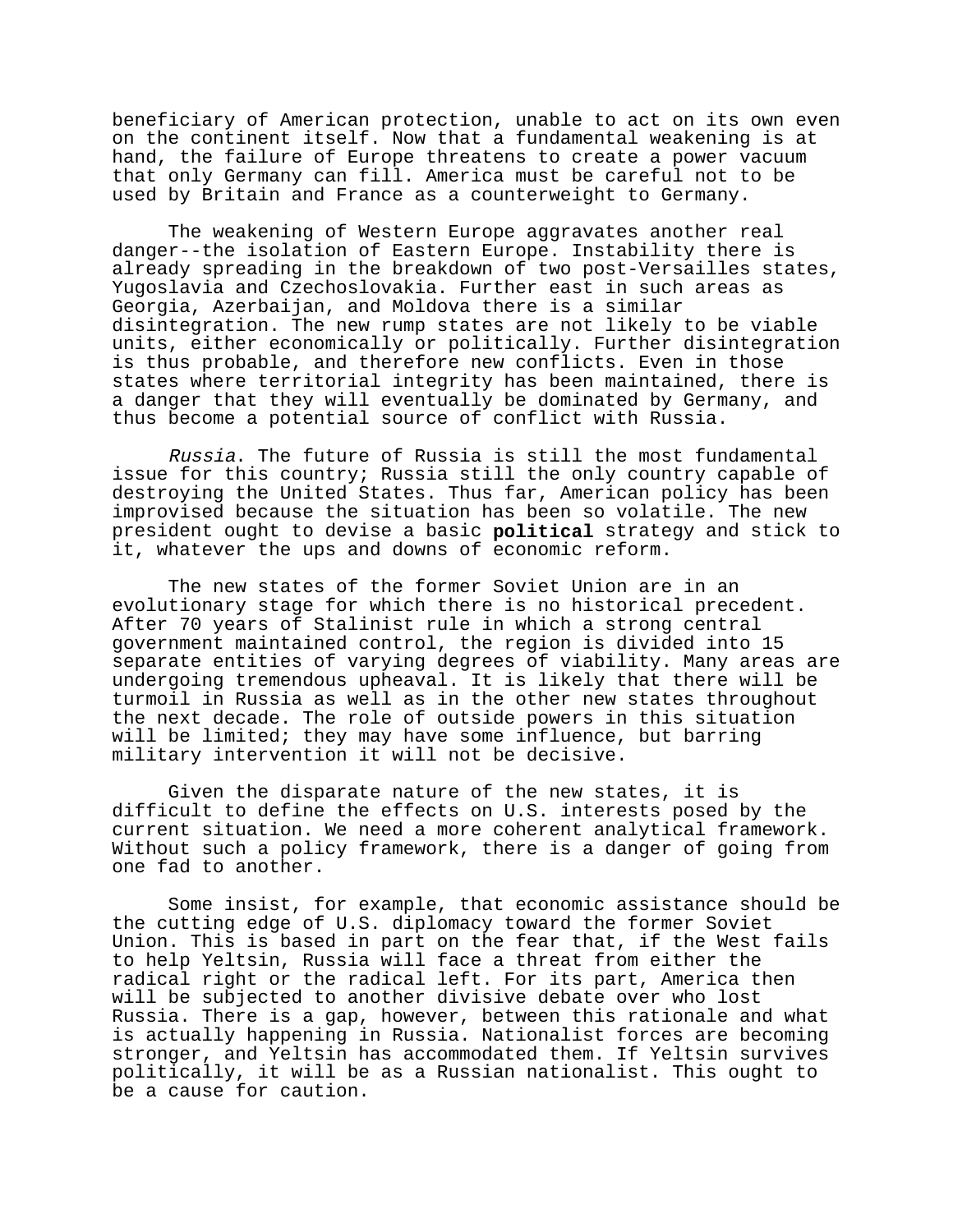Yeltsin's foreign policy in its pro-Western orientation is already under attack. The United States will have to be tolerant of tactical posturing to accommodate these political forces inside Russia. It is already evident in the Russian government's caution over further intervention in Iraq and especially in Bosnia. Yet it seems inevitable that traditional Russian security concerns will reassert themselves, if not now, then over the long term. These concerns are bound to conflict with American interests in some important areas.

Political and long-term security considerations should therefore be given priority over short-term economic issues. U.S. policy should focus on political realities--not on such abstract objectives as creation of a free-market system; the prospects for the emergence of a capitalist market are dubious in any case, and the emphasis on economic reform gives influence to the wrong institutions--specifically, the World Bank and IMF. These are not the institutions that should be setting conditions on assistance; conditions should be political, not economic.

U.S. policy should be to tie Russia (and Ukraine) into Europe. This might require creation of a new European organization because the existing institutions are ungainly and inadequate. The United States should take the lead in drawing Russia and Ukraine into Europe. The objective is to attain Russian agreement to the territorial status quo and to reassure the smaller states of the region that they will have support for their independence. The argument for a new institution rests ultimately on the need for the European process to receive a psychological boost.

The new administration should reexamine existing institutions in Europe to determine what institutional framework would best serve this purpose. CSCE has failed, and NATO is not relevant because the problems in Europe are no longer primarily military in nature.

The most persuasive argument for a new institution is that Russia should be surrounded by viable states. Russia is a powerful nation state, possessing nuclear weapons. The United States will have to deal with it, and should anticipate a resurgence of a strong Russia. When Russia does revive, it may well pose a real threat to its neighbors. The 25 million Russians living outside Russia are a time bomb and will be the source of a great disaster if there is a nationalist revival in Russia. The territorial status quo can not be ensured without some guarantees for protection of minority rights.

It is probably naive to expect that what will emerge on the Eurasian land mass will be a collection of democratic, market oriented and benign states, or that out of chaos and crisis will come a well-ordered market. One can hope that Russia will break with over 1,000 years of its history, but more likely is the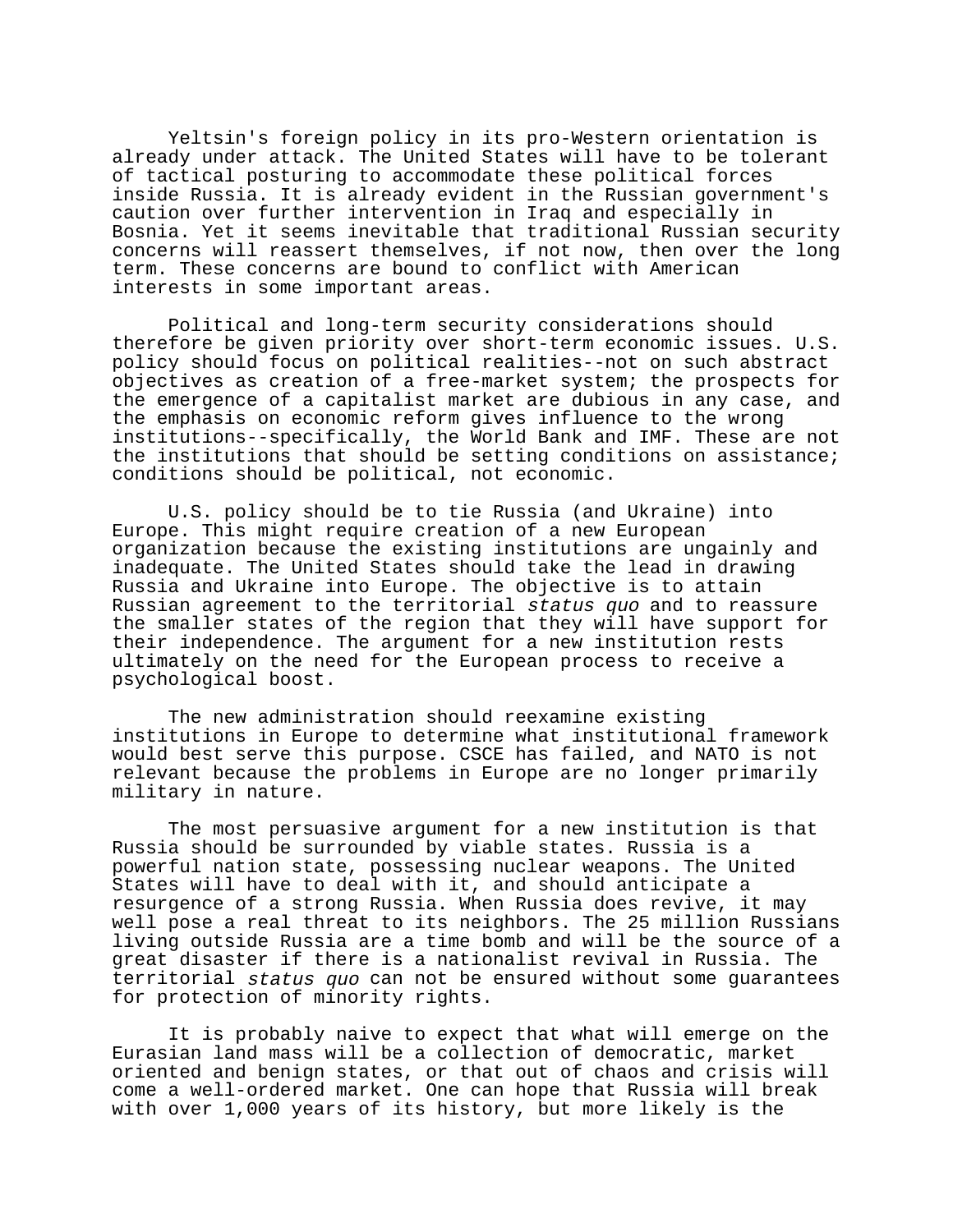eventual revival of an autocratic state, probably well-armed and potentially hostile toward its neighbors.

European security has hitherto been a question of cushioning the East-West confrontation. Now it will have to be redefined to cushion the inevitable conflicts within Europe itself.

Asia. The revolutionary changes in Europe are, on the whole, positive. The changes that will take place in Asia are more worrisome. America's proper role is still elusive. The problems are the same--our uneasy relations with Japan and China. Usually, we have managed to have good relations with one or the other, and recently with both. Now the opposite seems more likely: that our relations with both Japan and China will deteriorate.

Japan has achieved its World War II aims of preeminence in Asia, except for a free hand in China. But the price has been to antagonize its principal protector, the United States. What role will Japan now play, when there is no common threat? What is the nature of our relationship if and when Japan becomes more active in Asia and internationally?

Many advocate a more equal partnership. The idea is based on a probably erroneous estimate of Japan. Despite its economic gains, Japan is a weaker country than it appears. Moreover, there is an underlying racism in Japan that will be a formidable barrier to a deeper relationship with the United States. While a more mature partnership is a desirable goal, its attainment may be impossible. It seems likely that American and Japanese interests will become more and more antagonistic.

The United States, therefore, should not press Japan to take on a larger global role. On the other hand, Washington should stop supporting Japan's insistence that its aid to Russia be conditioned on return of the Northern Territories. This is an irresponsible position given the dangers in the region. The United States should be more supportive of the Russian position, since it was the United States that gave the islands to Russia at Yalta.

There are more variables in relations with China. It is now far less valuable as an ally against Russia. In an era of democratization China remains an anomaly, and it is also the country where a change in top leadership is likely to have a profound impact over time.

What is American policy, and how are our interests defined? It is high time to put aside the obsession with Tiananmen. We should not isolate China. If one American purpose is to revive its own economy, why jeopardize trade over an incident 5 years ago? More relevant, perhaps, is that China will continue to play a role in Cambodia, in North Korea, and in the U.N. Security Council. Our interests in the manner in which that role is executed will have to outweigh our revulsion over Tiananmen.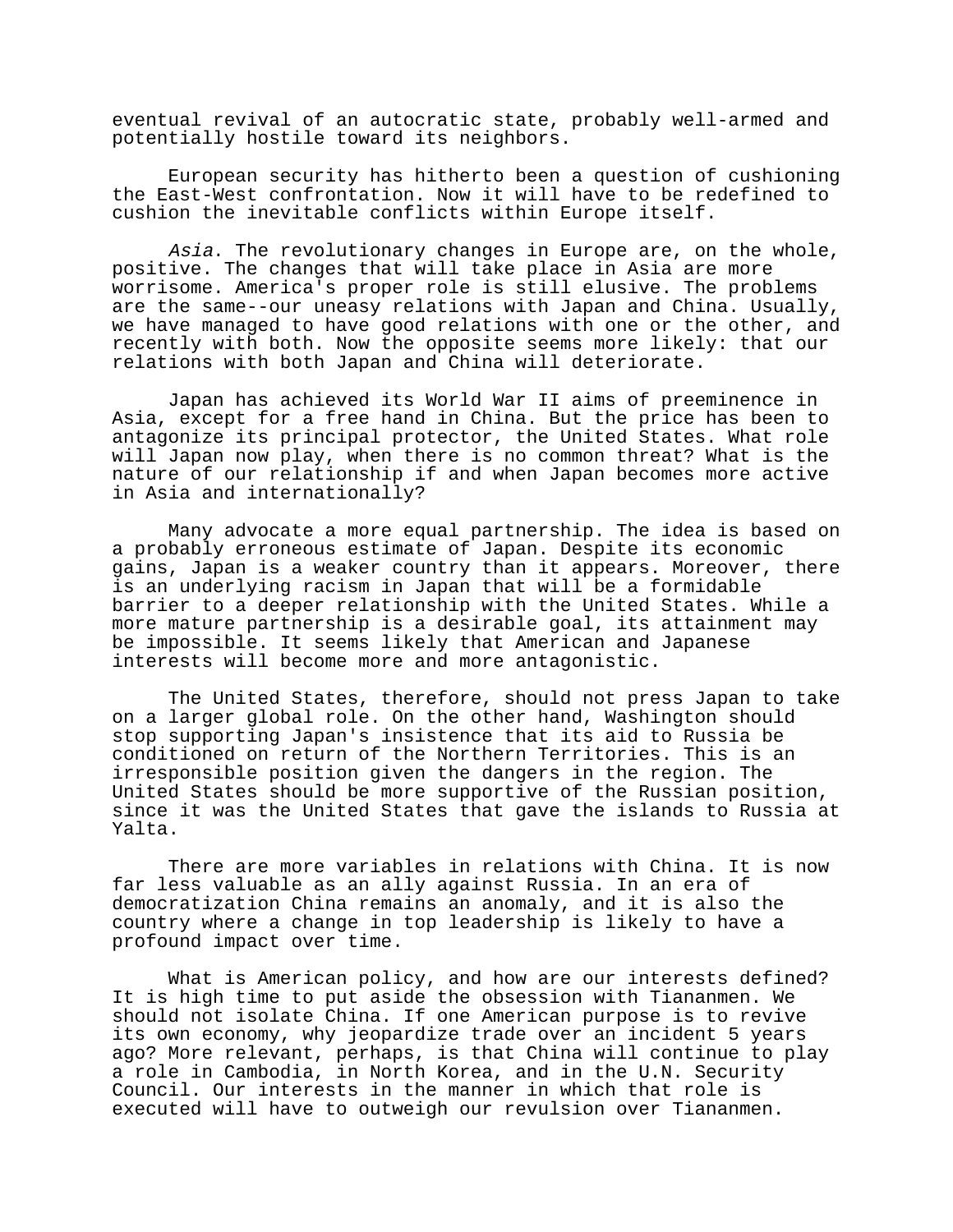The American interest is not to permit either Japan or China to dominate our Asian policy. We need a balance between China and Japan, and a balance among China, Japan, and the United States. One way to achieve this is to support Russia in the Far East.

The Middle East. The United States has now become the only outside power of any consequence in this area. In the wake of the Gulf War, President Bush and Secretary Baker saw a great strategic opening. The radicals had been defeated. The United States had demonstrated its willingness to intervene, and Israel was more willing to heed American advice during the Gulf War, and especially since the elections in Israel.

With elections in Israel and America now completed, a strategic dialogue with Israel is needed, a dialogue that should finally confront the basic issues of a settlement. Sooner or later the United States must develop its own plan, and then insist on it. Unlike in Europe and Asia, in the Middle East some aggressive American diplomacy will be needed as well. There is no other way, except a war sometime in the future.

### **Military Security**.

It is surprising how little attention has been paid to military security in the wake of the cold war. The conventional wisdom is that the military establishment ought to be reduced, and substantially so. This reduction has begun. The debate, however, has degenerated into quarrels about "redundancy" themes that were echoed in the election campaign. To make "redundancy" (roles and missions) the major issue is not worthy of a superpower. The real issues are difficult enough without becoming bogged down in interservice quarrels, or conflicts between the armchair strategists in the Congress and the Service Chiefs.

What threats are likely in the near term, and over the longer term? There is a tendency to answer this question in terms of the past. Thus, DESERT STORM is widely cited as an example of the kind of operation that the United States should be ready to execute in the future. The new Secretary of Defense, when he was still in the Congress, advocated adding to the DESERT STORM model an air and naval combat force capable of supporting the defense of Korea, new lift capabilities, a capability for humanitarian aid, and the capability to execute a Panama-sized operation. (Statement of Les Aspin, August 3, 1992). This seems very close to the forces in the current structure. But even this thinner program is questionable in light of Bosnia. Intervention there would be close to the kind of wars that were planned for central Europe against the Russians; a subsequent occupation phase in Yugoslavia might be like Vietnam. It is clear that the strategic analysis required for this debate is still in its infancy.

The Gulf War was nonnuclear. If it is a model for future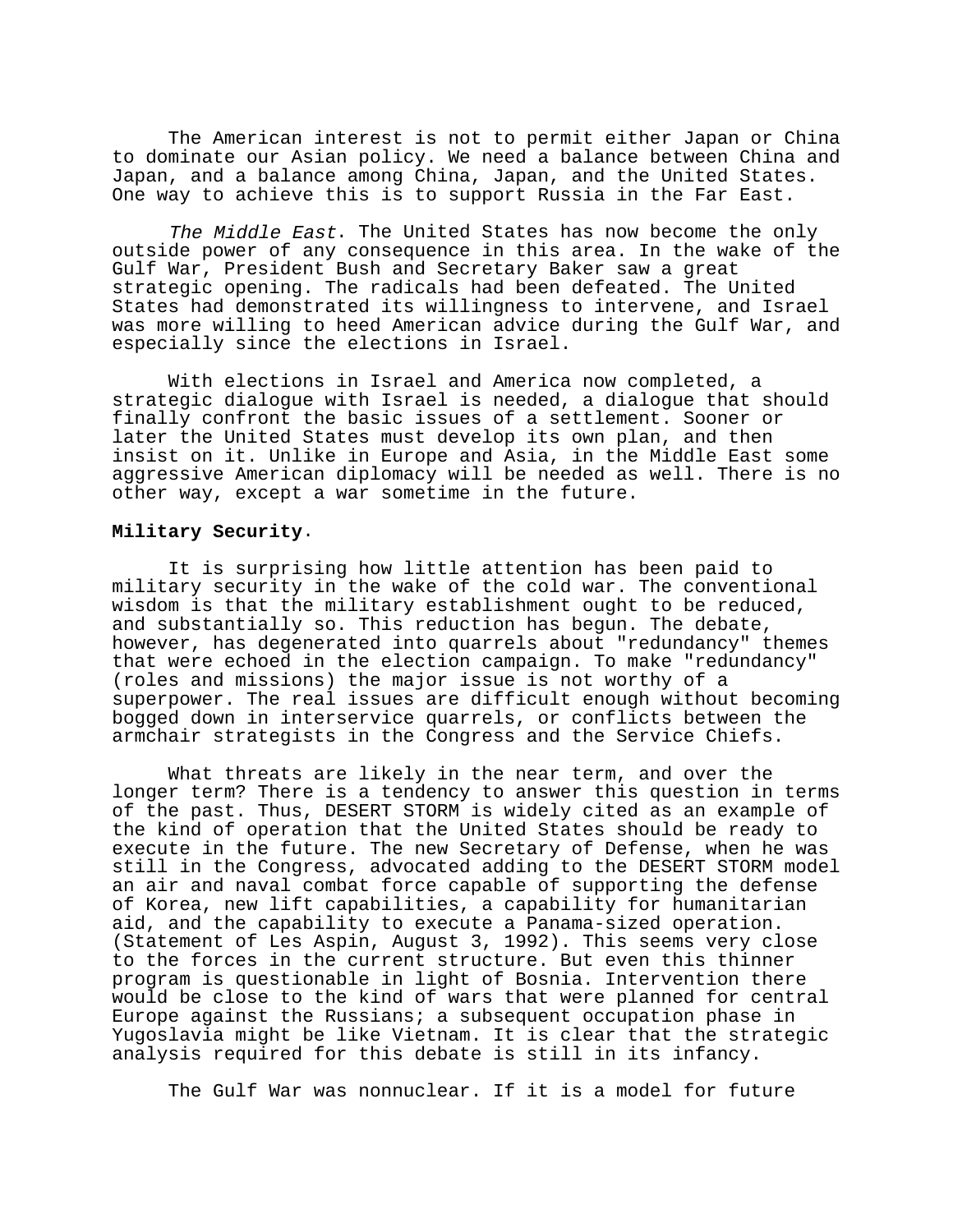conflicts, what is the role for nuclear forces? Pure deterrence? Of whom? In the event both START agreements are realized, the United States will find itself heavily dependent on sea-based strategic forces, with all of the complications of command and control and antisubmarine warfare that entails.

Finally, there is the question of strategic defense. With the threat of new nuclear powers growing, and the probable proliferation of long range delivery systems, how long should America tolerate a strategic vulnerability with no defense whatsoever? The entire complex of issues surrounding SDI ought to be reexamined. Many of the objections related to deterrence equations against a Russian threat that is disappearing; most of the argument are now obsolete or no longer applicable. The concept of cooperation on a worldwide warning system is highly attractive. The SCUD attacks against Israel by Saddam ought to be a lesson.

In the Gulf War, and then in the Bosnia crisis, an old issue has resurfaced: What interests require a resort to the use of force? President Bush attempted in his last days to define the causes for American intervention. But the issue remains, and in many respects it is too amorphous. It must be part of any reexamination of the national interest. There can be no gap between what we are willing to fight for, and the forces available for conflict. How much is enough, is now replaced with how much is too little?

### **The Outlook**.

The character and structure of world politics has been radically altered. Nationalism is rising everywhere; it manifests itself as regionalism, as economic protectionism, in ethnic conflict and revolutionary upheavals. But the forces of international integration are also gathering force. It will take years for the consequences of these changes to be absorbed.

No overriding principle will be sufficient to handle the conflicts during this phase which could easily last for a decade. The new world order will probably not be the result of a grand design; more likely it will emerge by trial and error.

For some years to come, therefore, the guiding force of American policy will have to be a far greater pragmatism. America will have to resist the temptation to embark on crusades to impose democracy, to enforce market principles, assist poor countries, or settle every dispute. Such a policy would allow ample room for humanitarianism. Moreover, when its interests are challenged, America will have to resist, of course, as in DESERT STORM. And it will need a rapidly deployable, potent striking force, armed with high technology to support its interests. For the most part, however, the United States can afford to treat much of the world with benign neglect, while it puts its own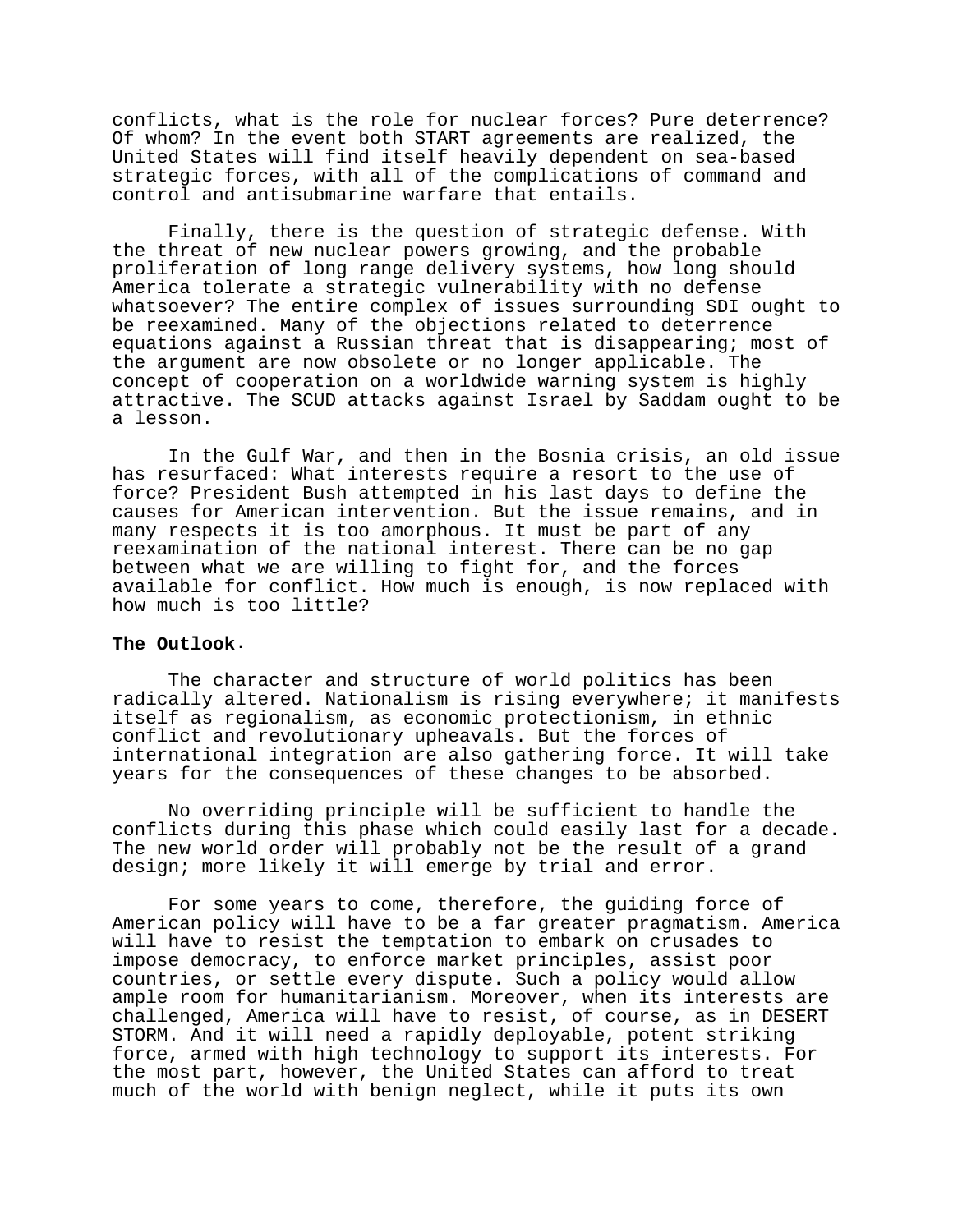house in order. The operative concept abroad ought to be selectivity.

During the presidential campaign, opinion polls revealed a rather startling trend: a majority of those polled believed that the country was heading in the wrong direction. Until this crisis of confidence is overcome and the domestic sources of the crisis are dealt with, foreign policy must necessarily be subordinated. The rescue mission in Somalia, however laudable, does nothing for poverty in America.

In sum, the national interest should be redefined. A project along the lines of NSC 68 ought to be undertaken for the post-cold war world. It could include a survey of options in political strategy, defense requirements, and economic resource allocation, analyzed against various world trends and threats to American interests. It might take one year, but its results could well be worth it. During the interim, American policy will have to be circumspect and careful. Prudence, the late Hans Morgenthau wrote, is the "supreme virtue in politics." Not a bad recipe for American foreign policy.